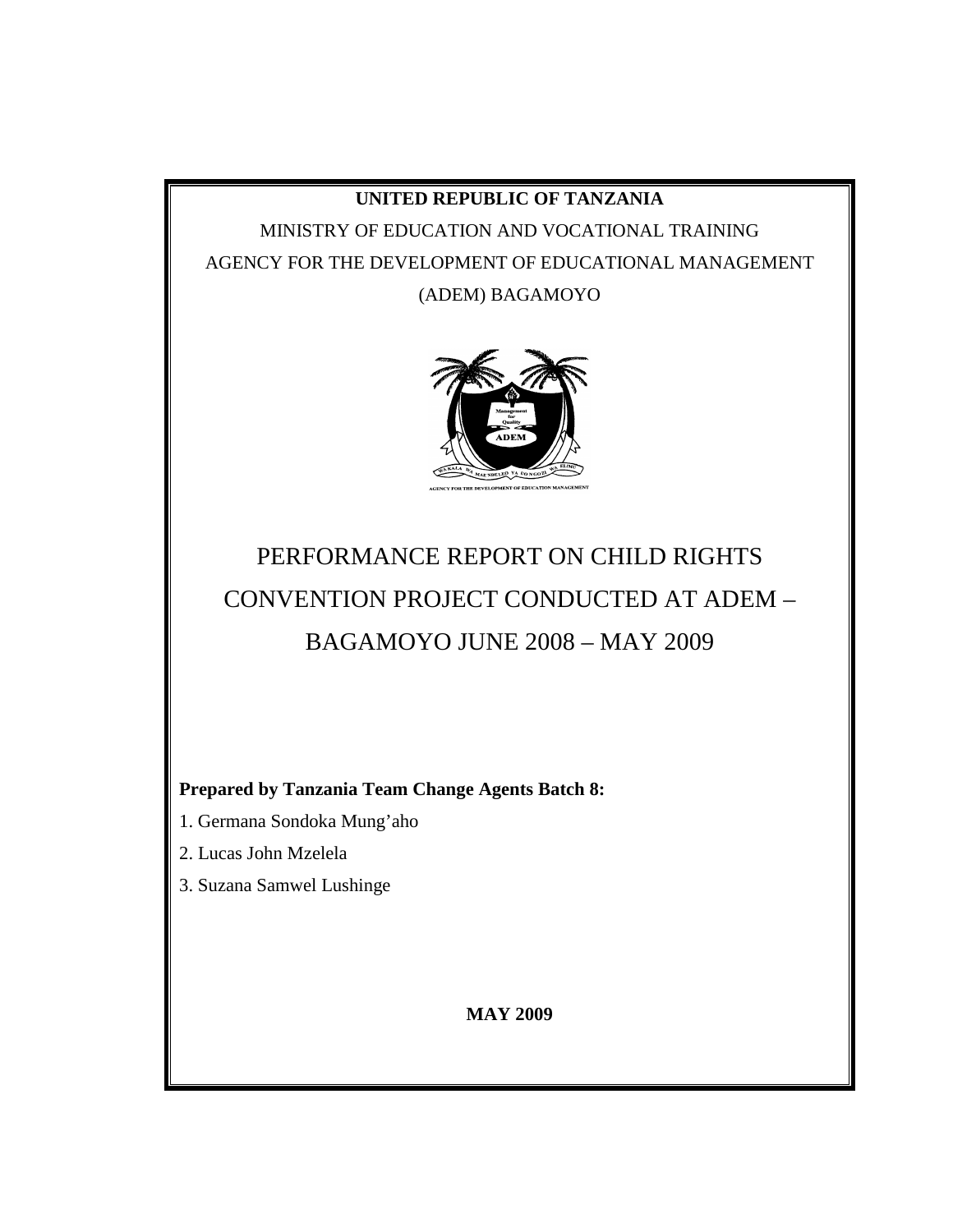## **TANZANIA TEAM, CRC CHANGE AGENTS 2008**



## **CHILD RIGHTS CONVENTION CHANGE AGENTS BATCH 8, POSING AT A GROUP PHOTO AT LUND UNIVERISTY, SWEDEN JUNE 2008**

- 1. The first liner is **Germana S. Mung'aho** The Headmistress of Kibasila Secondary School, Dar es Salaam
- 2. The middle liner is **Suzana S. Lushinge** The School Inspector, Eastern Zone, Dar es Salaam
- 3. The back liner is **Lucas J. Mzelela** The Educational Management Trainer at ADEM, Bagamoyo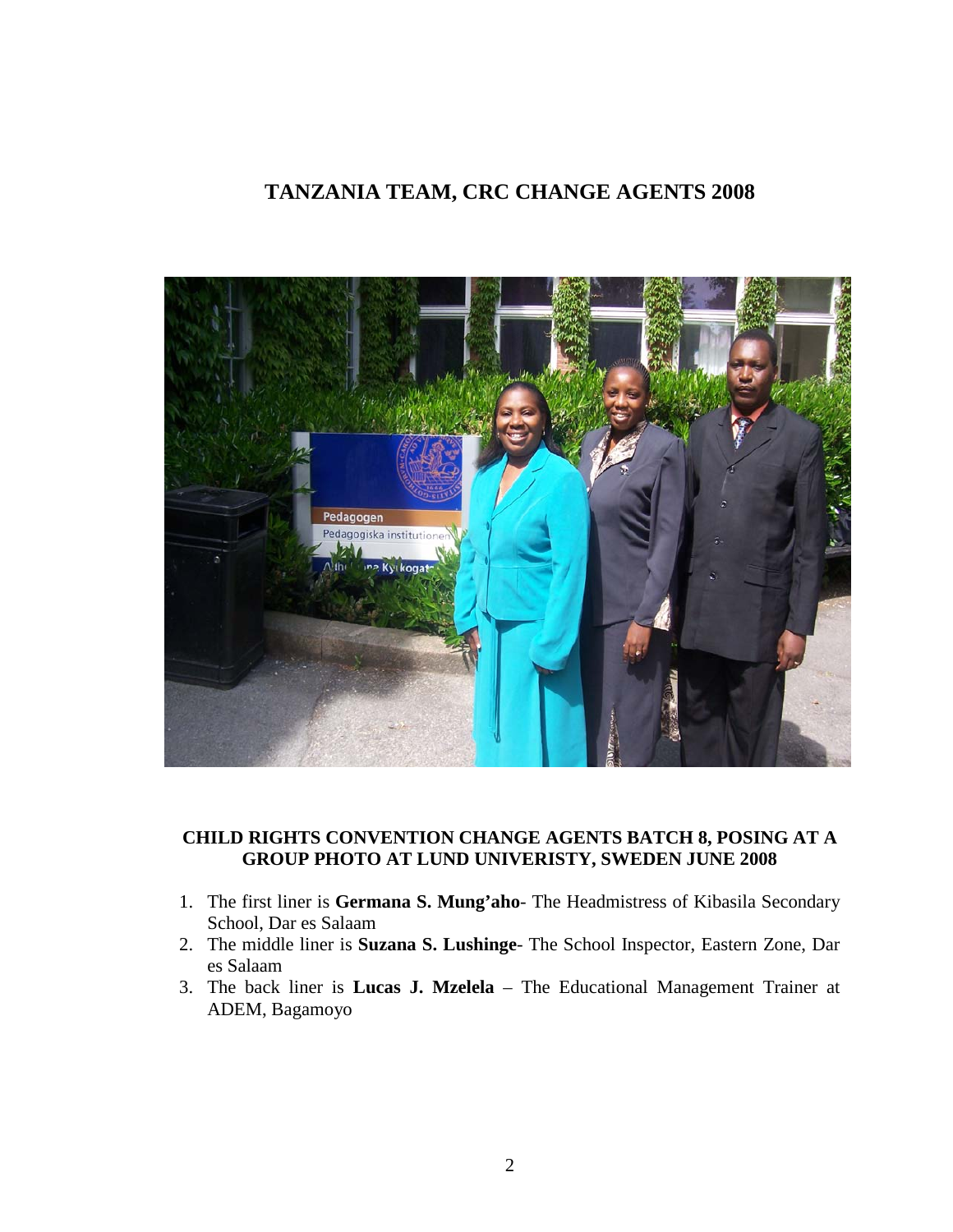| <b>PROJECT SUMMARY</b> |                                                      |  |  |
|------------------------|------------------------------------------------------|--|--|
| <b>PROJECT TITLE</b>   | Incorporation of CRC in Educational                  |  |  |
|                        | Leadership and Management Trainings<br>at            |  |  |
|                        | ADEM-Bagamoyo                                        |  |  |
| <b>FOCUS</b>           | ADEM trainers, DEMA students, Dunda                  |  |  |
| <b>POPULATION</b>      | Secondary School teachers<br>and students,           |  |  |
|                        | Educational officials who come at ADEM for           |  |  |
|                        | <b>Leadership and Management Trainings</b>           |  |  |
| <b>GEOGRAPHICAL</b>    | Bagamoyo and other parts of Tanzania Mainland        |  |  |
| <b>COVERAGE</b>        |                                                      |  |  |
| <b>PLANNED</b>         | - Conducting Training Needs Assessment on            |  |  |
| <b>ACTIVITIES</b>      | CRC status at Primary and Secondary Schools.         |  |  |
|                        | -Developing Training Manuals for CRC                 |  |  |
|                        | Awareness creation<br>for<br><b>Short</b><br>courses |  |  |
|                        | participants and sort out themes to<br>be            |  |  |
|                        | incorporated in DEMA Curriculum.                     |  |  |
|                        | -Capacity Building on CRC Awareness Creation         |  |  |
|                        | to Educational officials at primary<br>and           |  |  |
|                        | secondary schools in Tanzania Mainland.              |  |  |
| <b>PROJECT ANNUAL</b>  | Conduct CRC Awareness Creation capacity              |  |  |
| <b>TARGET</b>          | building to ADEM staff, DEMA students,               |  |  |
|                        | Dunda Secondary School teachers and Students,        |  |  |
|                        | a number of Educational Officials who come at        |  |  |
|                        | ADEM for short courses Management trainings.         |  |  |
| <b>PROJECT</b>         | ADEM, SIDA, UNICEF, Previous batches of              |  |  |
| <b>PARTNERS</b>        | <b>CRC</b> Change Agents.                            |  |  |
| <b>TIME FRAME</b>      | December 2008 - May 2009.                            |  |  |
| <b>AMOUNT OF</b>       | Not yet identified.                                  |  |  |
| <b>MONEY</b>           |                                                      |  |  |
| <b>REQUESTED</b>       |                                                      |  |  |
| <b>FOCAL PEOPLE</b>    | Germana S. Mung'aho, Lucas J. Mzelela and            |  |  |
|                        | Suzana S. Lushinge.                                  |  |  |
| <b>REQUESTING</b>      | Chief Executive of ADEM - Bagamoyo,                  |  |  |
| <b>AGENCY FOCAL</b>    | P.O. Box 71, Bagamoyo. Tanzania                      |  |  |
| POINT/CONTACT          | Tel. +255 232440022 Fax. +255 23 2440216             |  |  |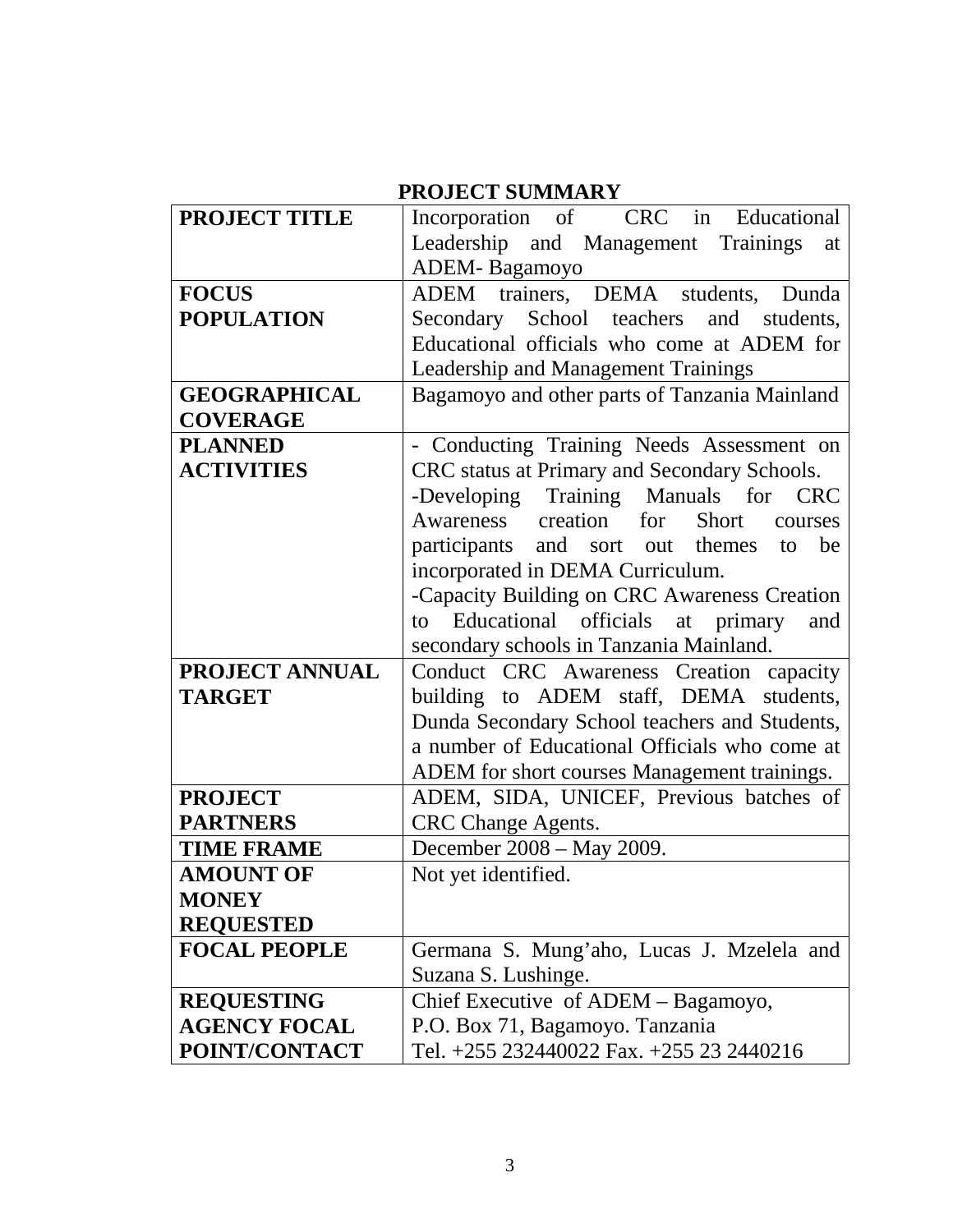#### **1.0 Introduction**

The ongoing Child Rights Convention project which has been conducted at ADEM-Bagamoyo since June 2008 is a product of competence and commitment of Lund University Education-Sweden CRC lecturers being supported by the Swedish International Development Cooperation Agency (SIDA). Through SIDA funds, Lund University Education has been conducting the CRC course named **"Child Rights, Classroom and School Management"** for a couple of years now (already trained 10 batches now). The overall objective of this course is to enhance the right to relevant to education to all- an education that empowers the poor and excluded parts of the population to participate as active and informed citizens in all aspects of development. The objective is to stimulate the transformation of conventional top –down approaches into participatory rights based, learner- friendly and gender sensitive approaches to teaching and learning. All participants of this course thus, among other things, were expected to develop skills, understanding and attitudes in favour of rights- based educational work at classroom and school level, taking into consideration the experience of the participants, a comparative perspective and the Convention of the Rights of the Child, Educational For All (EFA) and other internationally agreed declarations.

## **1.1 Historical Background of the Project**

The current Tanzanian project of Incorporating CRC in Educational Leadership and Management Trainings at ADEM- Bagamoyo is a product of a series of inter-linkage number of activities which began first with phase one of face to face CRC training and study tours at Lund University Education, Sweden from  $26<sup>th</sup>$  May – 13 June 2008. This was followed by phase two which dealt with CRC progressive report presentations in Lusaka and Livingstone towns, Zambia from  $26<sup>th</sup>$  October –  $5<sup>th</sup>$  November 2008. The participating countries in batch 8 were Tanzania, Malawi, Uganda, Ethiopia, Columbia, Laos, Srilanka, Indonesia, India and Jordan. This project was therefore shaped by participants' contributions from other countries during phase two in Zambia.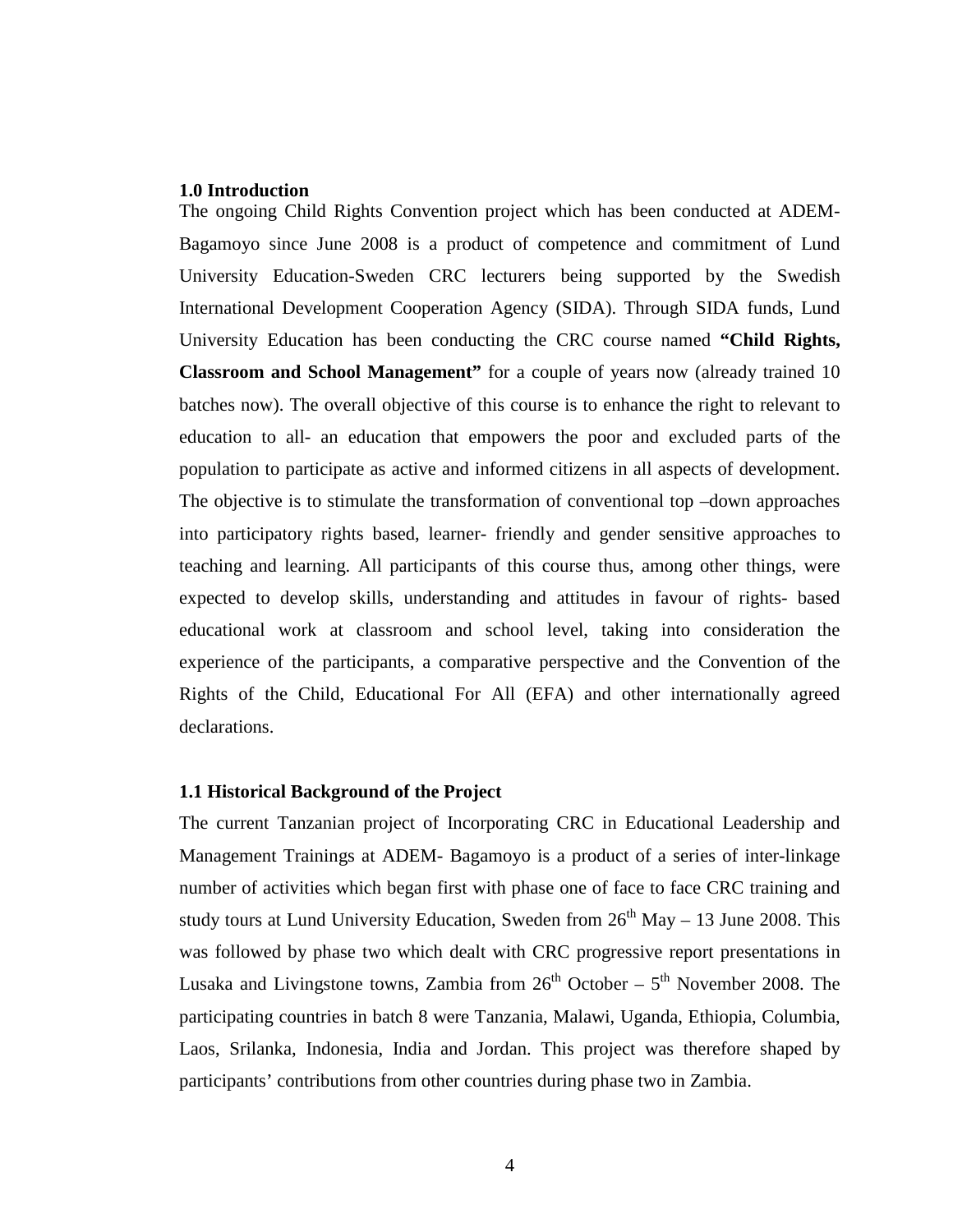## **1.2 Rationale for choosing this project**

The project was chosen basing on the following observed evidence:

- Frequent burning of secondary schools in Tanzanian Coast region (e.g. Kibiti, Kiwangwa, Bagamoyo, Changalika and Lugoba.)
- Frequent boycotts and vandalism of school properties by secondary schools students in most regions in the country
- Frequent Bullying and corporal punishments in primary schools in the country
- Frequent early pregnancies among girls in both primary and secondary schools in Coast region and Tanzania in general.
- Frequent dropouts and truancy among pupils in primary schools.
- Top –down model of leadership (non- participatory kind of leadership).
- Bad relations between secondary school teachers and students.

**The assumption is that students/ pupils were less/not involved in decisions affecting them at school environment by school administrators and teachers at large.**

## **1.3 General Project Objective**

The project was aimed at incorporating CRC in Educational Leadership and Management Trainings at ADEM- Bagamoyo for CRC Awareness Creation Capacity build to ADEM staff and Diploma students, primary and secondary school heads, teachers and students as well as Educational officials at different levels who come to ADEM for Educational Leadership and Management trainings.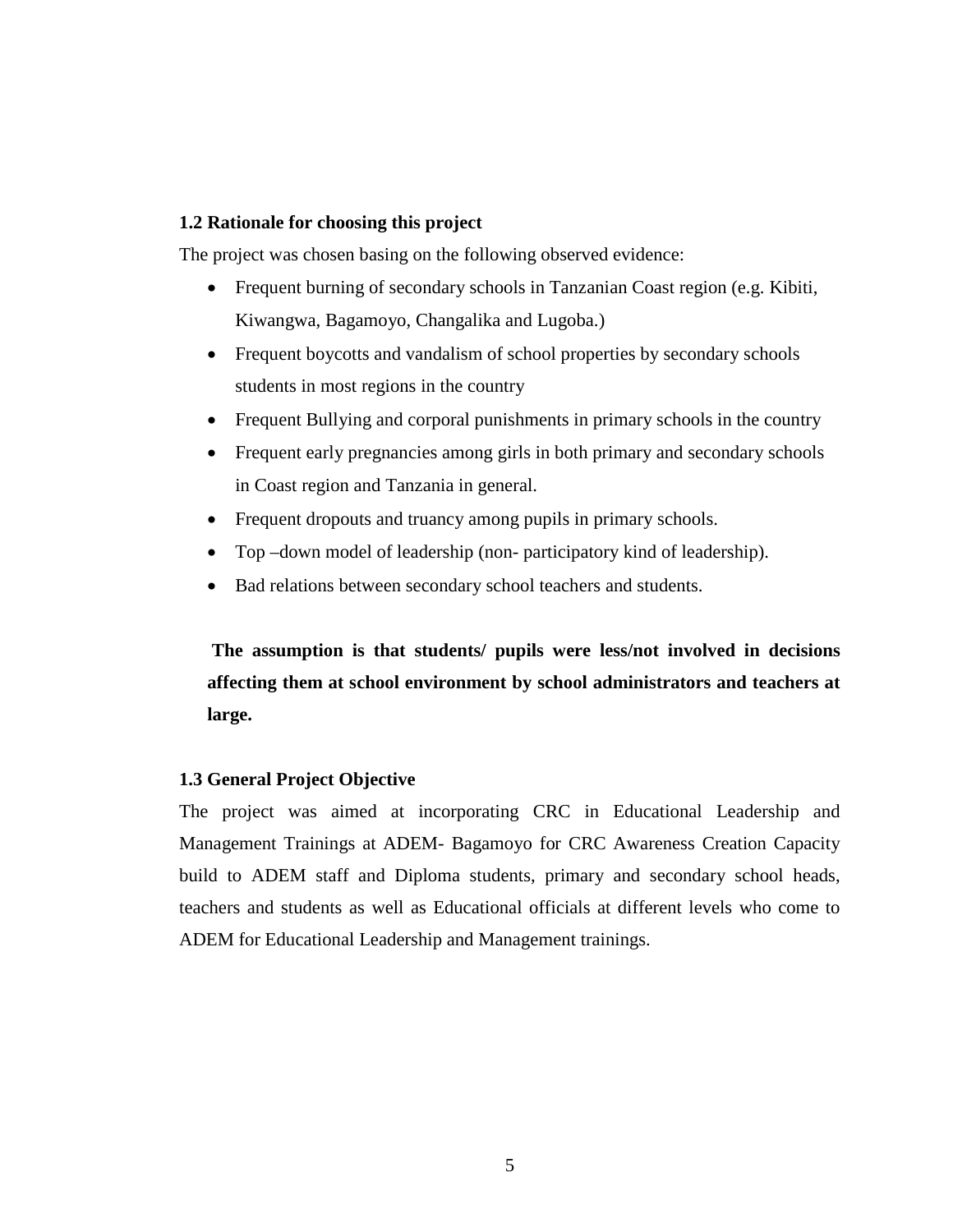## **1.4 Specific Project objectives:**

The project aimed at:

- Conducting Training Needs Assessment (TNA) to identify CRC sensitive areas to be dealt with this project.
- Developing CRC manuals to be used in Educational Management trainings at ADEM.
- Conducting capacity building for CRC Awareness creation to ADEM staff, Diploma students, primary and secondary schools' teachers and students and Educational officials who come to ADEM for management trainings.
- Empowering classroom and students' councils in primary and secondary schools for effective school management and administration.
- Developing textbook as a guideline to alternative ways of managing schools without corporal punishments – Discipline without corporal punishments.
- Developing Monitoring and Evaluation tools for CRC implementation for primary and secondary schools.

## **1.5 The Project Qualitative indicators**

- Down- up and lateral relationships between students and teachers established in primary and secondary schools.
- Children actively involved in decision making which include: planning, implementing, monitoring and evaluating all matters affecting rights of the Child.
- Students' needs, interests and wishes identified and implemented in primary and secondary schools.
- Tolerance, peace, harmony and friendship between students and teachers established in primary and secondary schools.
- Free and democratic society is established in primary and secondary schools.
- Gender equity in access to education and leadership positions practiced in primary and secondary schools.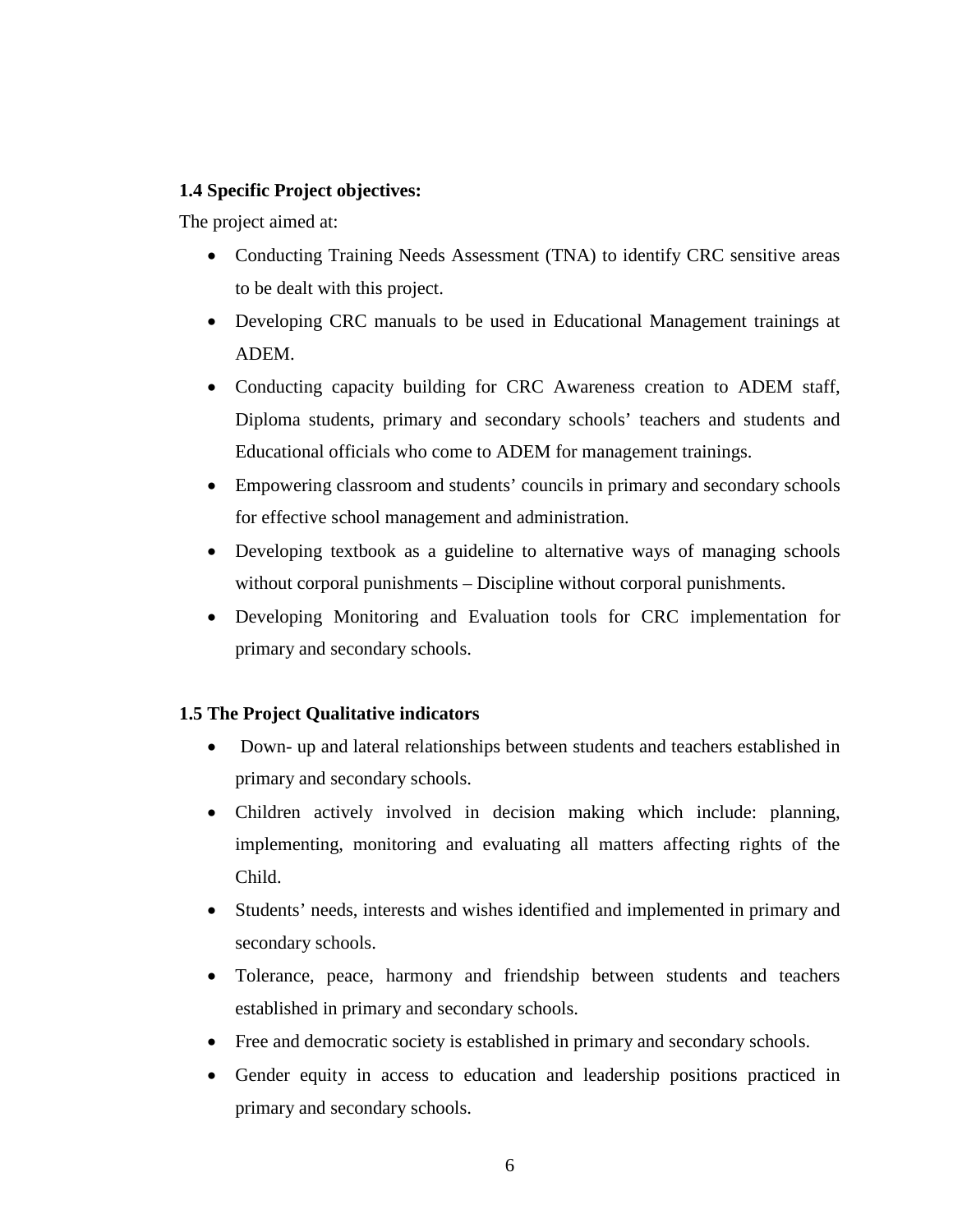- Responsibility, commitment and integrity practiced by both teachers and students in primary and secondary schools.
- High academic achievement observed in primary and secondary schools.
- High disciplined students and teachers observed in both levels of education
- Low dropout and high completion rates experienced to both boys and girls in primary and secondary schools.

#### **1.6 Rationale for choosing ADEM as a Focal Point Area of CRC Project**

ADEM is the only government training institution in Tanzania where school managers and education personnel are equipped with managerial knowledge and skills for the purpose of enhancing school and specific education on leadership, management and administration of educational institutions. The Ministry of Education and Vocational Training and majority of stakeholders acknowledge the uniqueness of ADEM and the programmes provided for managers and personnel. The following groups of educational leaders and personnel come to ADEM for trainings: Heads and deputy heads of secondary schools, Heads and deputy heads of primary schools, District education officials, School inspectors, Ward Education coordinators, School Committees, Regional education officials, School Management Teams and Vocational Education Training officials.

• **Vision** 

## *"To make ADEM a Centre of Excellence in Educational Leadership and Management Training, Research and Consultancy in East Africa".*

#### • **Mission**

To promote qualitative and quantitative improvement of the education system through training, research and consultancy in educational leadership, management and administration and hence to produce both effective and efficient professional educational leaders, managers and administrators**.**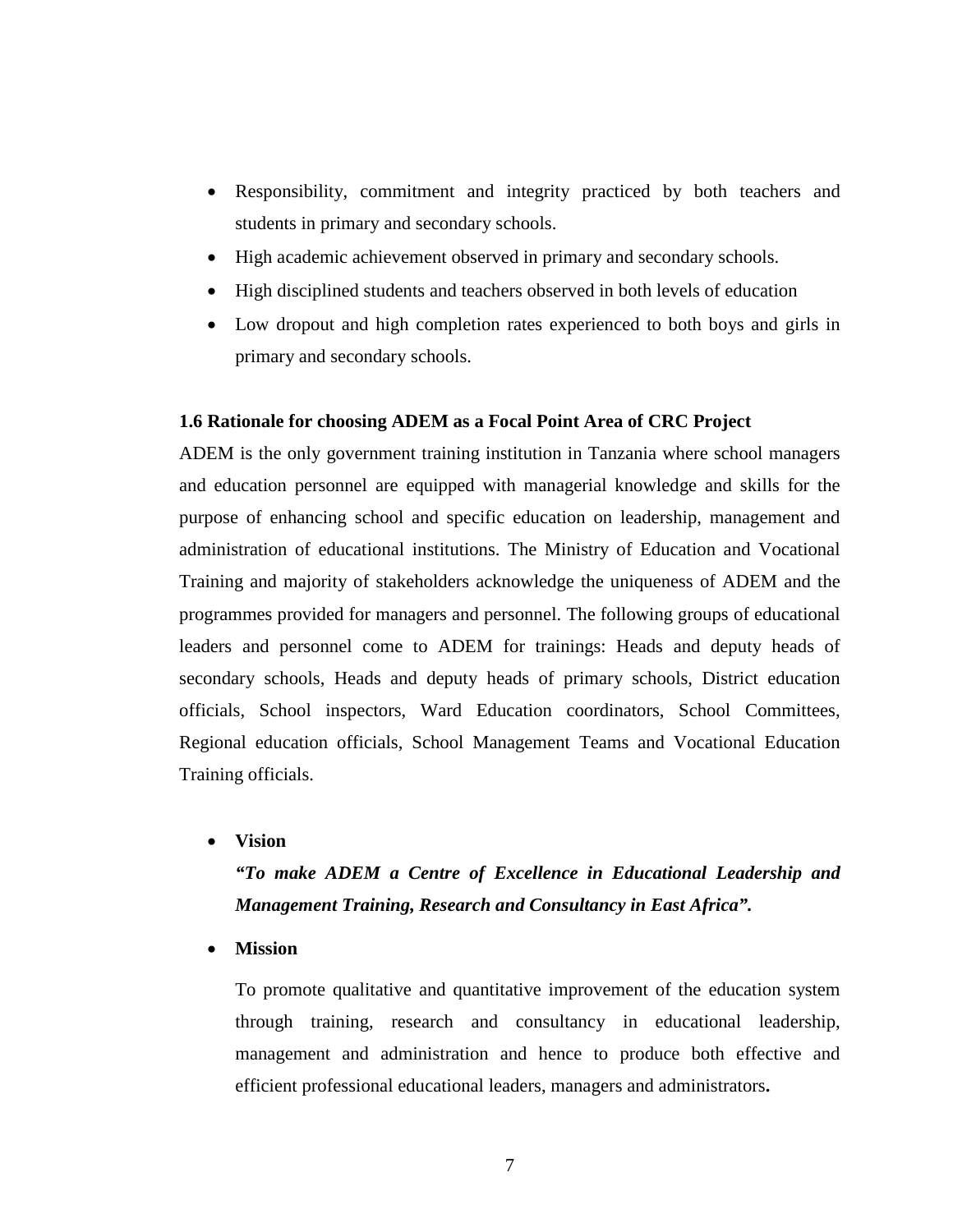## **2.0 Project Achievements**

So far the CRC project conducted at ADEM has achieved the following:

- (a) ADEM Management has accepted and recognized CRC project to take place in its environment by:
- Accepting to incorporate CRC principles in DEMA Curriculum.
- Accepting CRC Change Agents conduct a capacity building training for short courses participants who come to ADEM for leadership and management trainings.
- Allowing CRC Change Agents conduct CRC awareness creation workshop to 20 ADEM staff.
- Recognizing the official tour made by our mentor, Agneta Flinck at ADEM on  $7<sup>th</sup>$  August 2008 by displaying her photo on the ADEM calendar of 2009.
- Opening an independent file for Child Rights official correspondence.
- (b) DEMA II students managed to demonstrate some of CRC principles like "participation" physically before our mentor Agneta, by showing a sketch map of ADEM they drew and suggest things to be included in the ADEM Master Plan which is in the preparatory stage. They also managed to make a wooden stand for LCD (power point machine) to be used by ADEM trainers.

(c) ADEM Management introduced CRC Change Agents to top officials of the Ministry of Education and Vocational Training, the Principal Secretary - Prof. Hamis Dihenga in particular, and other ADEM Ministerial Advisory Board members for having CRC Change Agents who were trained at Lund University Education, Sweden. Not only that, CRC Change Agents were also introduced to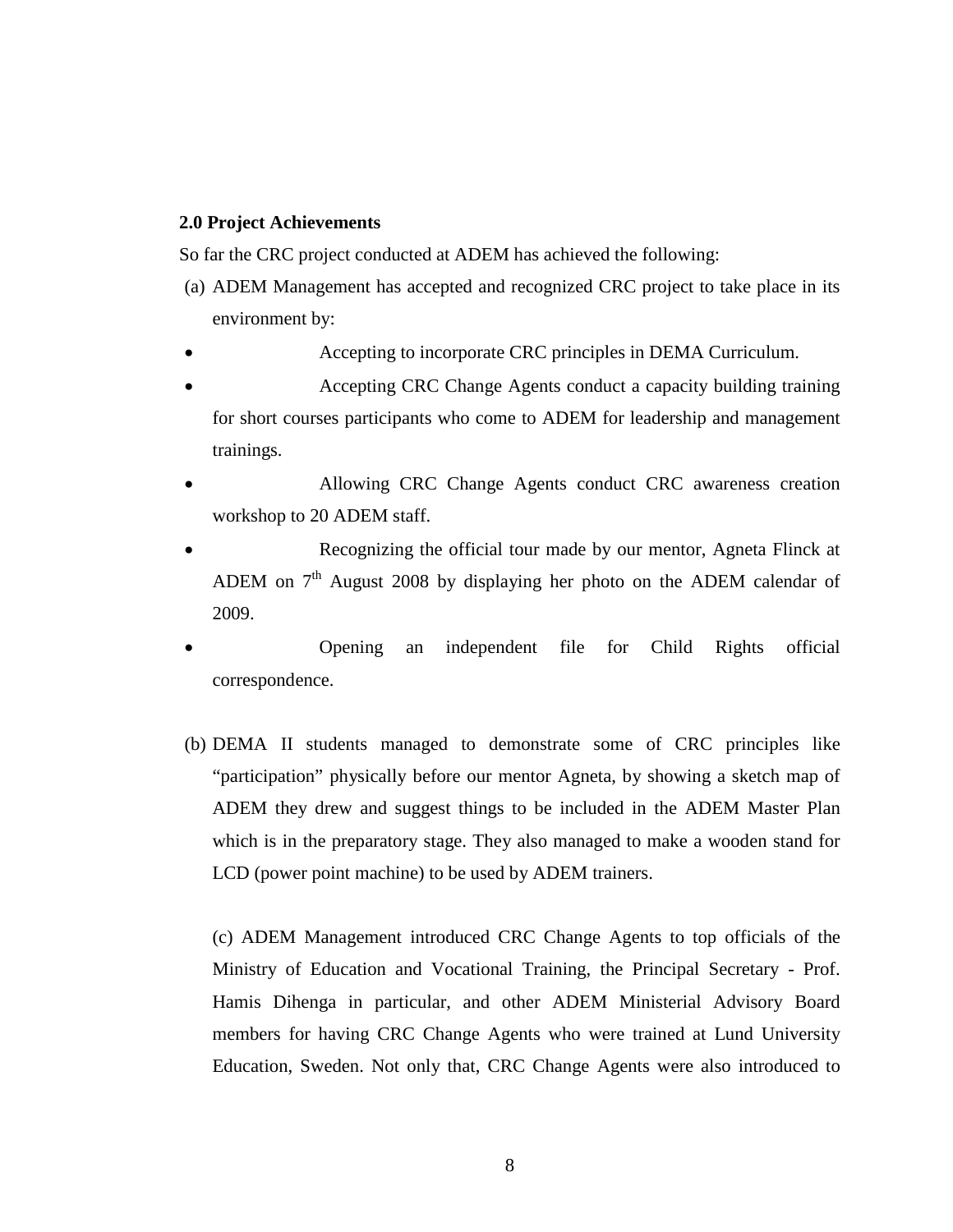UNICEF officers who are working together with ADEM in Child Friendly School Project in 7 UNICEF Learning Districts.

(d) ADEM Management recognized CRC Change Agents to take part in the UNICEF's activity of conducting Training Needs Assessment for Child Friendly School for the purpose of developing Whole School Development Plan document.

(e) CRC Change Agents managed to establish a CRC corner at ADEM main library which is regularly supplied with different CRC literatures for library users, who most of them are DEMA students and ADEM staff..

(f) CRC Change Agents managed to advise one of pre-primary school in Bagamoyo district based at Lutheran Church to build new stairs for children who attend preschool education. The church managed to increase one foot stair to make children get in and out of classroom safely.

(g) CRC Change Agents managed sell the idea of including topics for CRC awareness creation in Teacher colleges' curriculum during the Ministerial debate of preparing a new Educational Training Policy (ETP) of 2009.

(h) CRC Change Agents batch 8 participated in preparation of Eastern Africa Child Rights Change Agents – Tanzanian Chapter (EACCA) action plan which is to be launched soon.

(i) Dunda secondary school as a Pilot study area accepted to start a systematic implementation of CRC in school environment.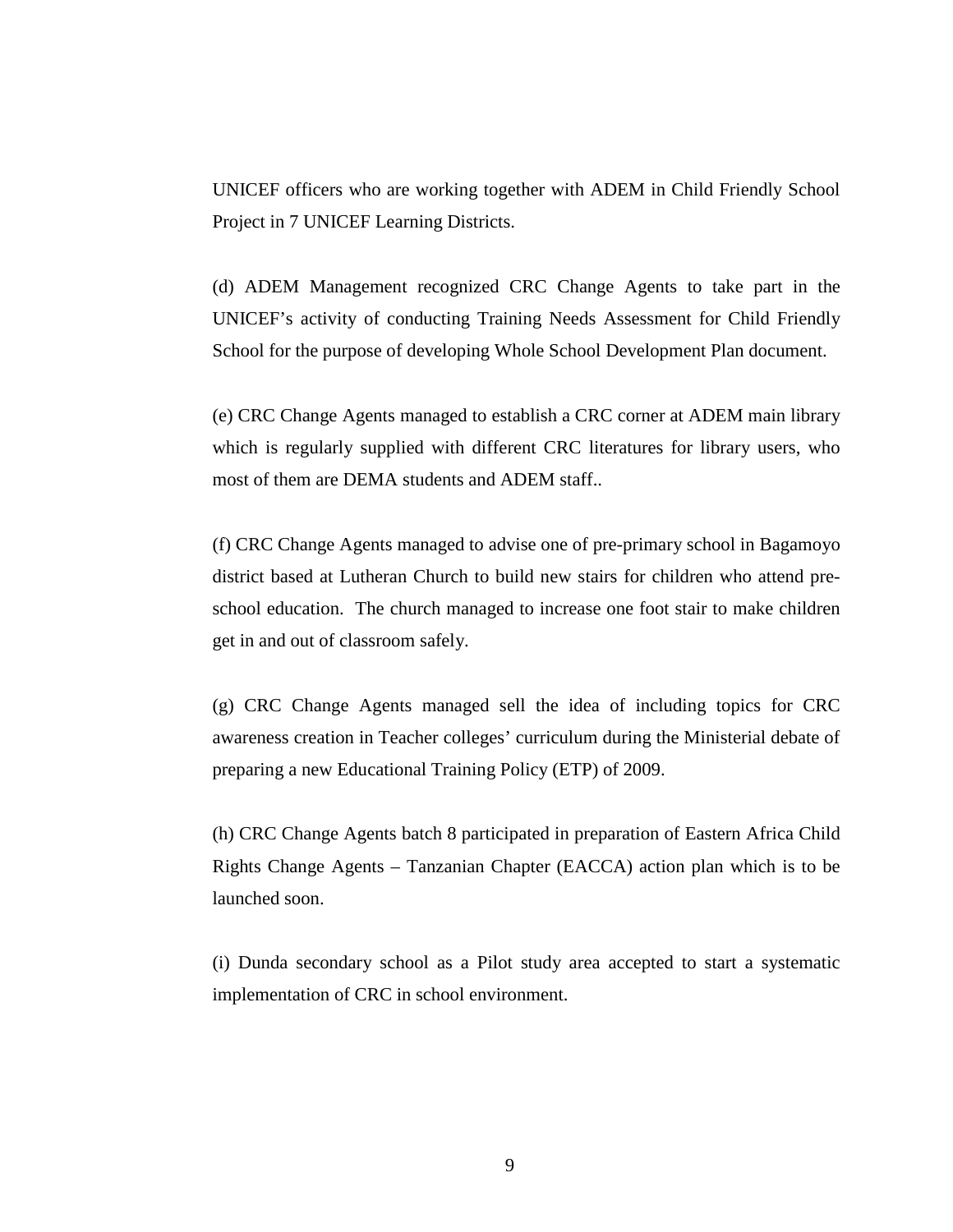(j) CRC Change Agents managed to lobby for inclusion of Child Rights components in the UNICEF questionnaires when they conducted Training Needs Assessment for the Child Friendly School project.

## **3.0 Challenges**

Most of identified activities in the project have not been implemented fully following to a number of reasons most of them being due to:

- Financial constraints, the only achieved activities were possible with ADEM support such as provision of meals and stationeries. Otherwise, activities such as conducting Training Needs Assessment, developing training manual and conducting workshops need big amount of funds from various stakeholders.
- Shortage of incoming participants who come to ADEM for Management trainings. These are participants who are fully sponsored by the government. Besides that, it is impossible to invite participants for training without government support it costs a lot of money.
- Seminar for ADEM tutors on the Competence Based Curriculum by National Accreditation Council for Technical Education (NACTE) is not yet done. This narrows down a chance of incorporating topics in a new DEMA curriculum.
- Shortage of literatures for CRC corner at ADEM main library

## **4.0 Conclusion**

CRC is there to exist at any cost for welfare of children in schools in the areas of Human Rights, democracy, good governance and gender equity. We thank for SIDA support which make CRC training at LUND University Education possible. It is our hope that this project in Tanzania is a sustainable project. It is expected to grow and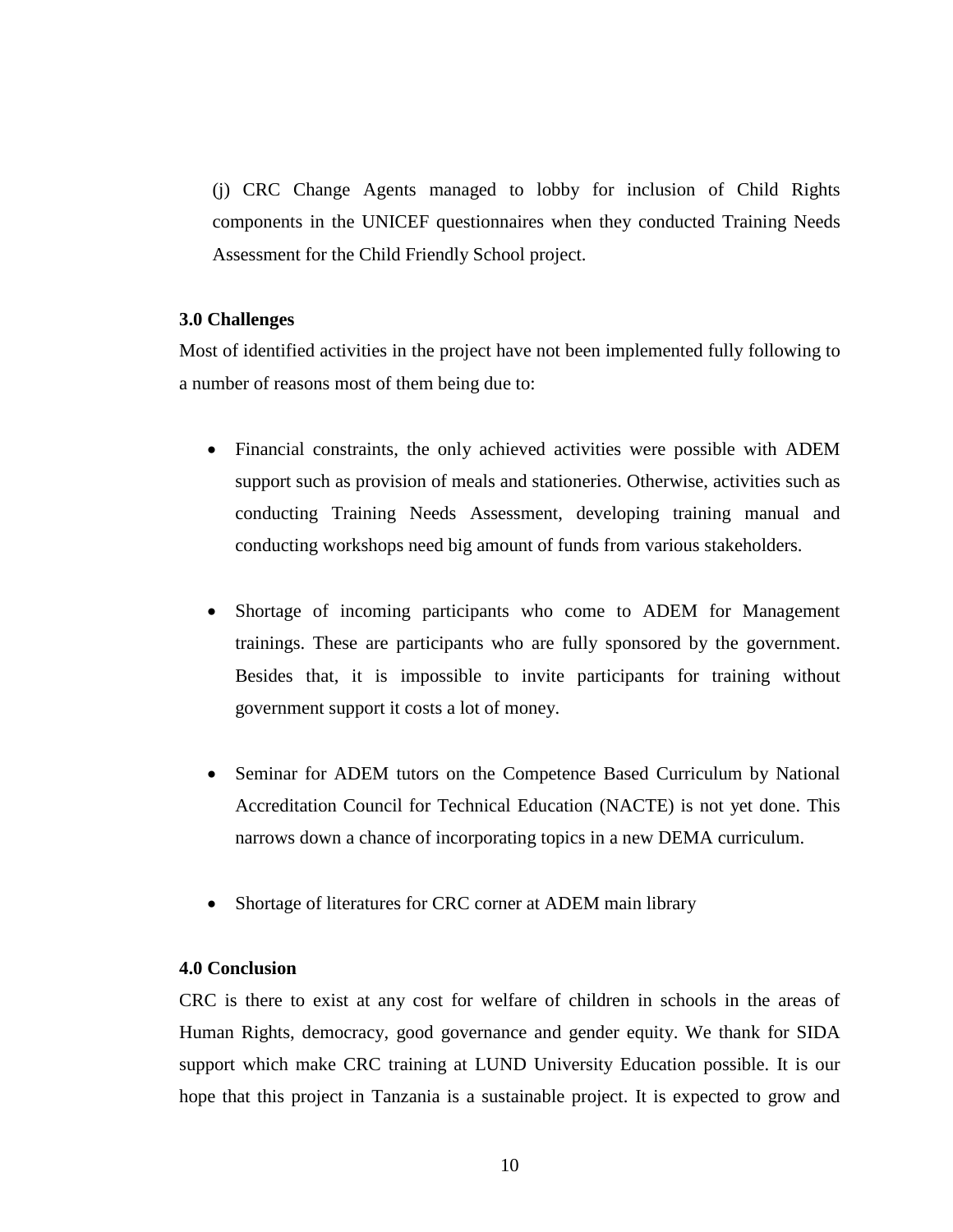expand on the basis of our full commitments and supports from other educational stakeholders such as SIDA.

### **5.0 Recommendations**

SIDA as well as Lund University Education- Sweden to plan for regular follow ups and country exchange visits for all CRC Change Agent graduates. This will help them learn from each other hence increase knowledge, skills and experience for the aim of making CRC projects sustainable.

## **6.0 The way forward**

- CRC Change Agents to conduct Training Needs Assessment on Child Rights implementation in primary and secondary schools.
- CRC Change Agents to develop Training guides (books) for Short Courses at ADEM both in English and Swahili languages.
- CRC Change Agents to develop a reputable training centre special for Child Rights at the certificate level.
- CRC Change Agents to prepare brochures/fliers which advertise CRC practices.
- CRC Change Agents to work together with other batches trained in CRC in all projects related to CRC.
- CRC Change Agents to enhance networking with other organizations such as UNICEF, Save the Children, The African Child Policy Forum, Haki Elimu and Kuleana which deal with promotion and protection of child Rights.
- CRC Change Agents to solicit funds from various stakeholders such as SIDA, CIDA,USAID, JICA, UNICEF, British Council and others for financial assistance.
- CRC Change Agents to display research findings and projects progress on ADEM website and CRC website which is to be started in a near future.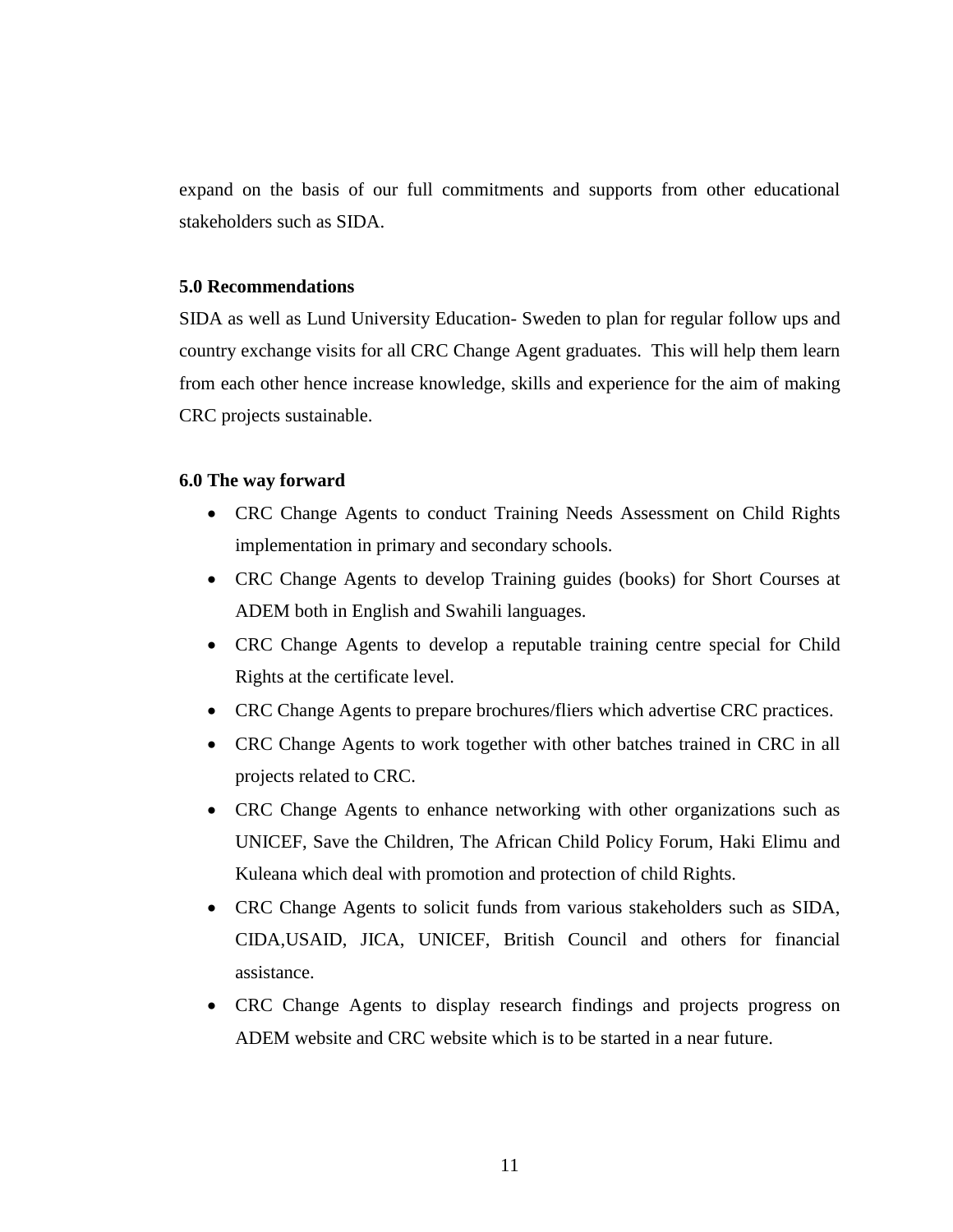**Appendix 1**

## **UNITED REPUBLIC OF TANZANIA**

MINISTRY OF EDUCATION AND VOCATIONAL TRAINING AGENCY FOR THE DEVELOPMENT OF EDUCATIONAL MANAGEMENT (ADEM) BAGAMOYO



PROPOSED TOPICS FOR AWARENESS CREATION CAPACITY BUILDING ON CHILD RIGHTS CONVENTION FOR EDUCATIONAL OFFICIALS IN TANZANIA MAINLAND

SHORT COURSES

TIME: 3:00 HRS

**1.0 Introduction**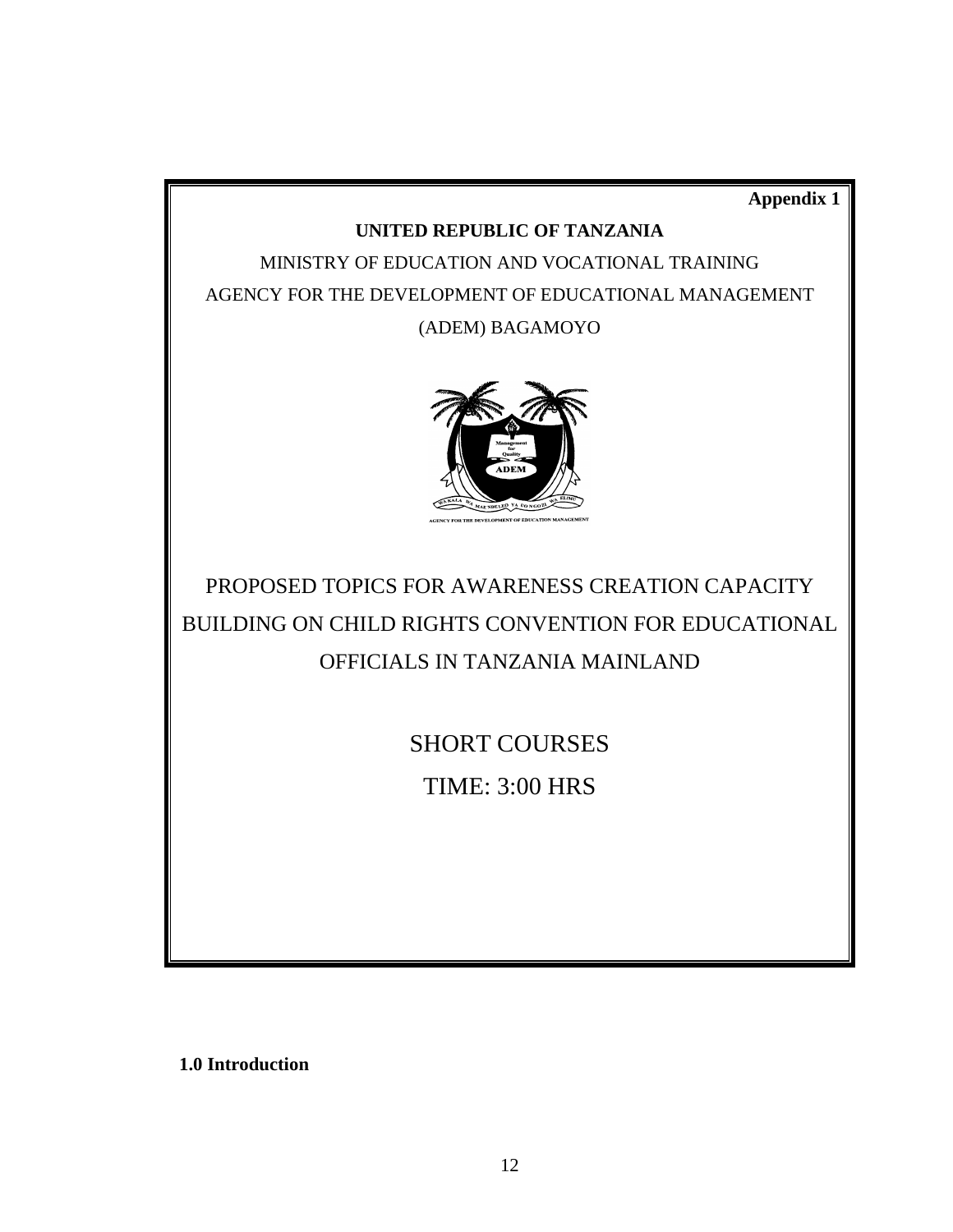The increase and recognition of Child Rights awareness among children and educational stakeholders nationally and internationally, has resulted into different global and national agreements and resolutions such Child Rights Convention (CRC) for promoting Child Rights and protecting any kind of exploitation and humiliation of children world wide. Governments through their policies and regulations, parents, educators, school administrators, community members, children themselves, development partners such as SIDA, UNICEF, JICA and UNESCO all have roles to play for children's well being and realize their full potential in physically, mentally and spiritually as responsible citizens. All these are possible through full cooperation, devotion, commitment, change of mindset and creation of safe and supportive environment by every individual in his/ her area of jurisdiction.

### **General Objective**

The overall objective of this presentation is to create awareness of CRC and stimulate the transformation of conventional top- down approaches into participatory rights based, learner- friendly and gender sensitive approaches to teaching and learning. Thus, participants will be equipped with advanced information, knowledge, skills and attitudes required in implementing the day-today activities of schools and other educational institutions with the favor of Child Rights.

## **Specific Objectives**

At the end of this presentation, participants should be able to do the following:

- b) Identify and discuss all Rights related to Children in particular
- c) Identify elements that fit in every pillar of CRC
- d) Identify and discuss actions which lead to abuse of Child Rights
- e) Identify and discuss strategies for promoting CRC in schools and other educational institutions.

#### **Course Contents**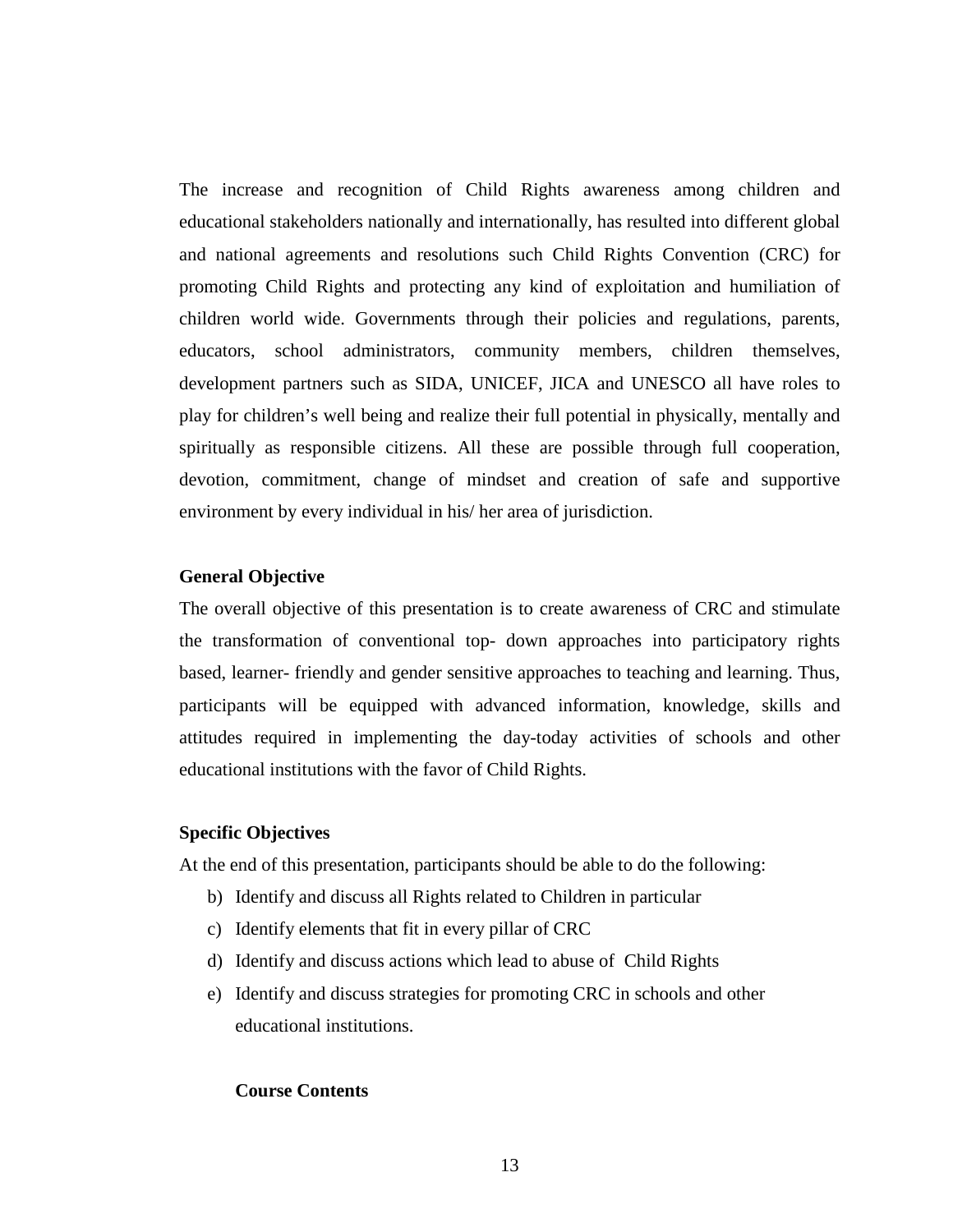## **1.0 The Nature and Concept Child Rights**

- 1.1 Meaning of Convention for Child Rights
- 1.2 Genesis of Convention for Child Rights
- 1.3 General Principles of the Child Rights Convention

## **2.0 Three pillars of Child Rights Convention**

## **2.1 Provision**

- Basic needs (food, clothes and shelter)
- Health and Sanitation services
- Love and Care (recognition)
- Recreational services and facilities
- Guidance and Counseling services
- Compulsory and free quality education
- Life skills education
- Freedom to self expression
- Adequate physical and human resources

## **2.2 Protection from:**

- Bullying (physical and psychological tortures)
- Torture, degrading treatment and deprivation of liberty
- Harmful traditional practices
- Child labour and hazard activities
- All forms of violence (war/disputes)
- Drug abuse (smoking and alcoholic behaviors)
- Sexual exploitation and trafficking
- All kinds of discrimination
- Harmful punishments.

## **2.3 Participation in various activities such as:**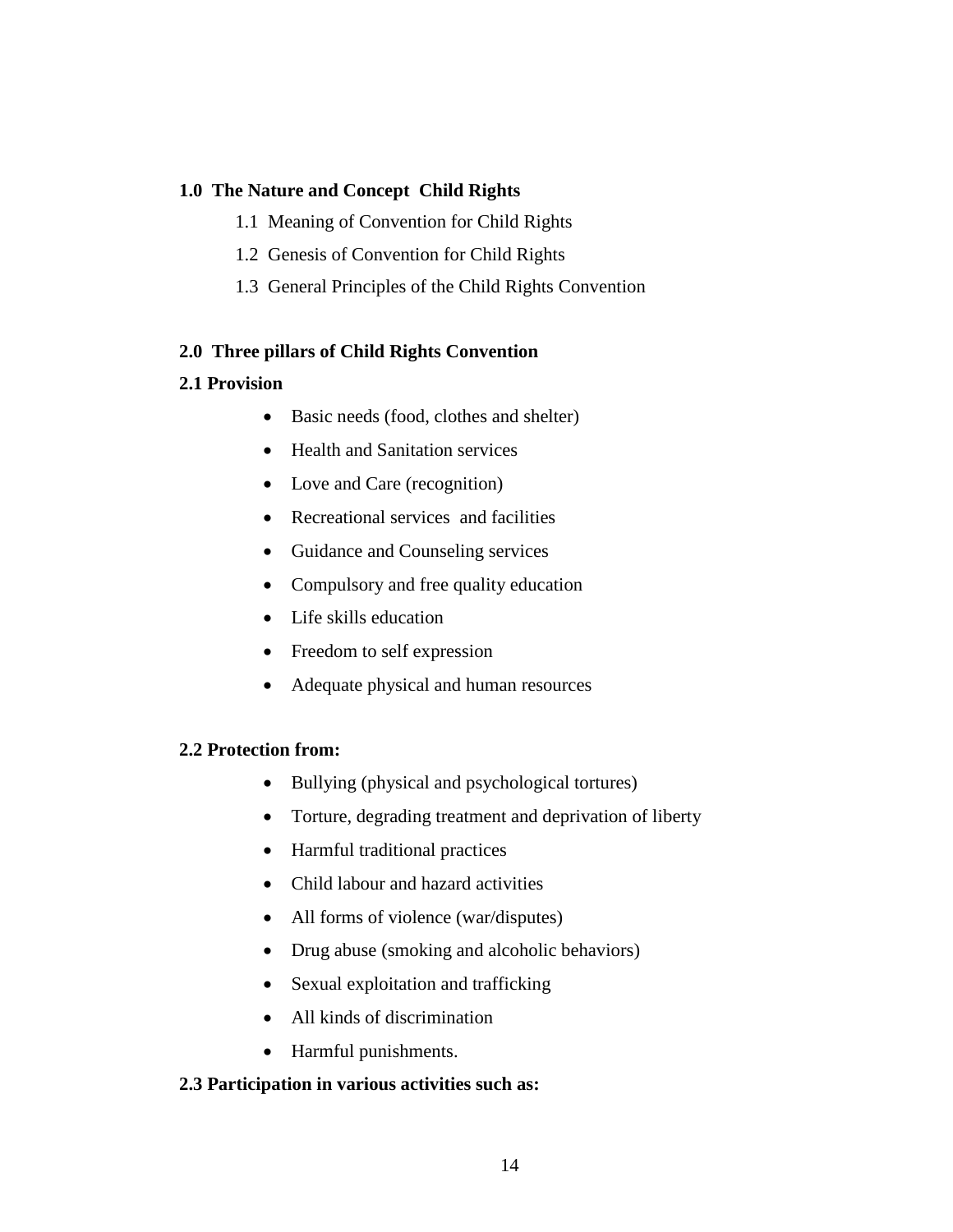- Governance and management of schools (Leadership)
- Planning, implementing, monitoring and evaluating of school activities
- Gathering and giving their views such as their interests
- Teaching and learning processes( Learner -centered)
- School timetables and time tabling
- General development of the schools (Vision and Mission of the school).

## **3.0 How should the following groups play in promoting CRC?**

- Parents and other relatives
- Community members
- School heads and classroom teachers
- Educational administrators and policy makers
- Government
- NGOs, CBOs and religion groups

**Appendix 2**

## **UNITED REPUBLIC OF TANZANIA**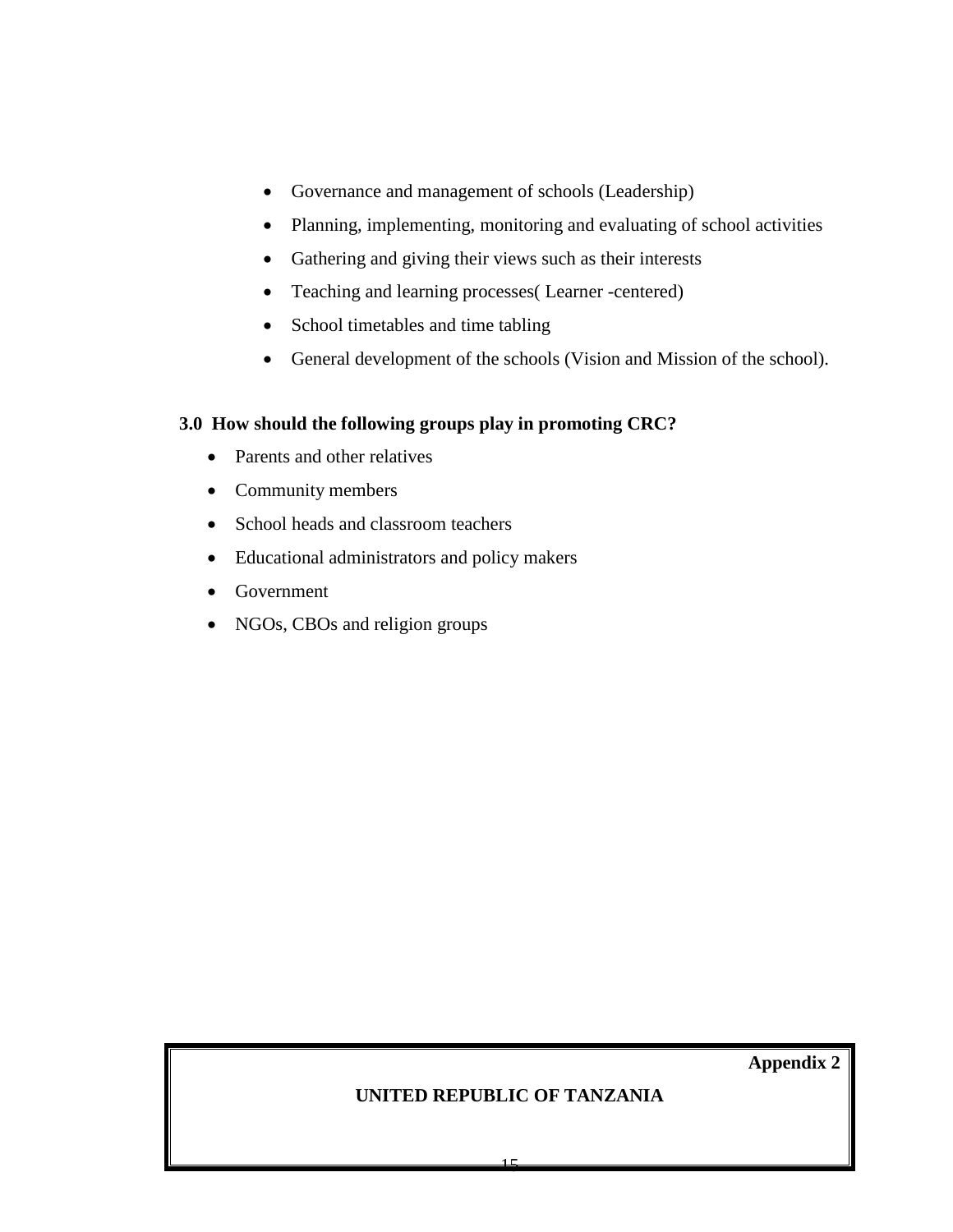## MINISTRY OF EDUCATION AND VOCATIONAL TRAINING AGENCY FOR THE DEVELOPMENT OF EDUCATIONAL MANAGEMENT (ADEM) BAGAMOYO



## PROPOSAL OF CRC THEMES TO BE INCORPORATED IN DEMA CURRICULUM AT ADEM

 **LEADING CONSULTANTS: 1. LUCAS J. MZELELA 2. GERMANA S.L. MUNG'AHO 3. SUZANA S. LUSHINGE**

**P.O. BOX 71,**

**Tel: 023 2440216/2440022**

**Email: [adem@ademtz.com](mailto:adem@ademtz.com)**

**BAGAMOYO**

| Economics of Education and | Importance of pupils in investing        |
|----------------------------|------------------------------------------|
| Financing <i>(EPP 112)</i> | in Education                             |
|                            | Compulsory and free education            |
|                            | Rationale for physical, human,           |
|                            | time and financial resources adequacy in |
|                            | schools                                  |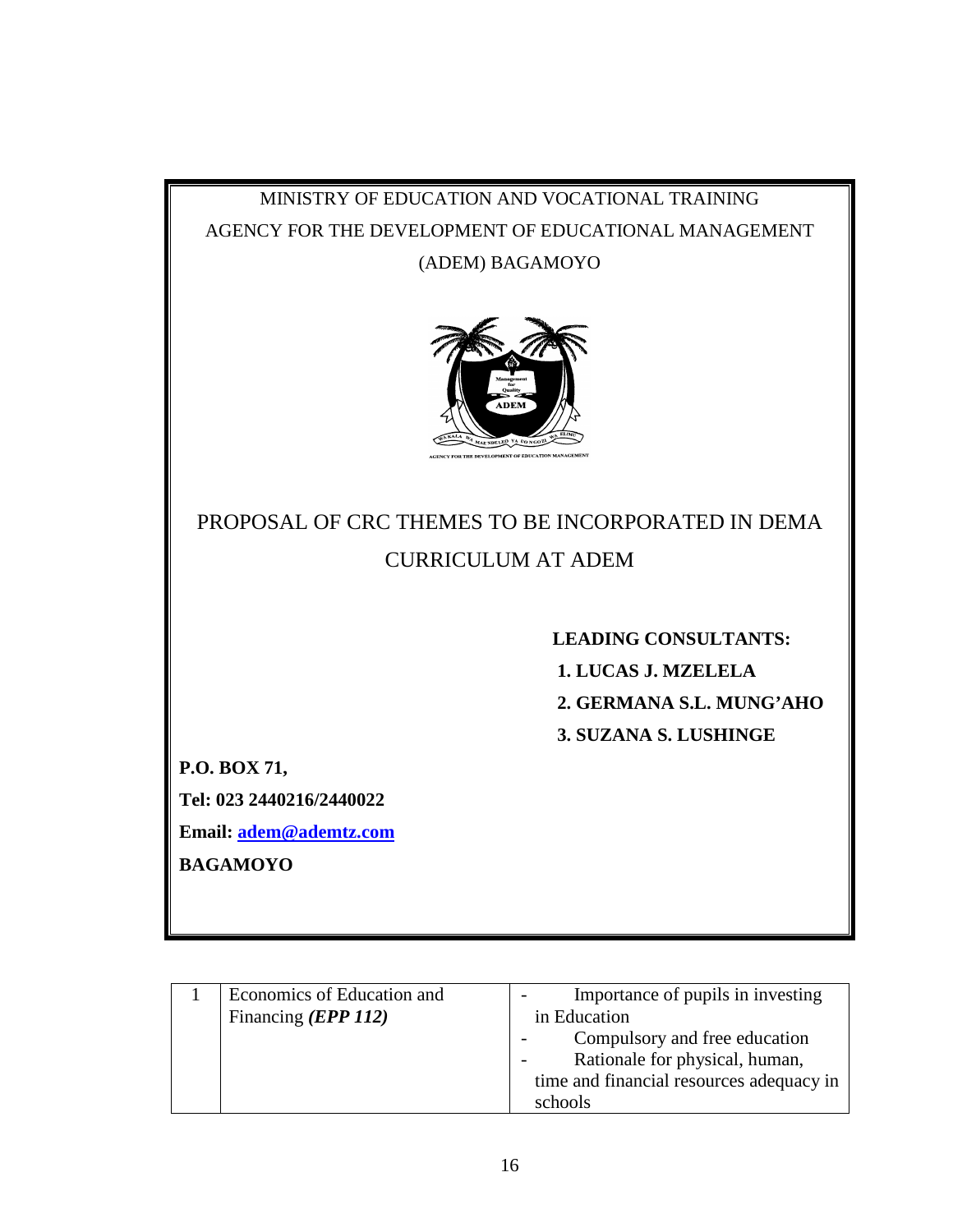|                |                                           | Implication of cost sharing in                                         |
|----------------|-------------------------------------------|------------------------------------------------------------------------|
|                |                                           | education.                                                             |
|                |                                           |                                                                        |
| $\overline{2}$ | Principles of Management and              | Participation of pupils in Leading                                     |
|                | Administration (MAE 113)                  | and Managing of school.                                                |
|                |                                           | Participation of pupils in practicing                                  |
|                |                                           | Leadership and Management principles<br>such as team work, delegation, |
|                |                                           | empowerment and succession planning                                    |
|                |                                           |                                                                        |
| 3              | <b>Communication Skills</b>               | Gathering information techniques.                                      |
|                | (CS 114)                                  | Principles of expressing views                                         |
|                |                                           | Freedom to self-expression of a                                        |
|                |                                           | child.                                                                 |
|                |                                           | Protocol issues                                                        |
| $\overline{4}$ | School Curriculum Implementation          | Active participation of pupils in T-                                   |
|                | (SCI 115)                                 | L processes                                                            |
|                |                                           | Pupils' participation in Assessment<br>of learning.                    |
|                |                                           | Pupils' participation in school                                        |
|                |                                           | routine timetables.                                                    |
|                |                                           | Life Skills and Vocational                                             |
|                |                                           | trainings.                                                             |
|                |                                           | Classroom management                                                   |
| 5              | Human Resources Management                | Capacity building of pupils in                                         |
|                | (HRM 126)                                 | various fields                                                         |
|                |                                           | Conflict sources and resolutions.<br>$\overline{\phantom{0}}$          |
|                |                                           | Career guidance to pupils.<br>$\overline{\phantom{a}}$                 |
| 6              | <b>Educational Policy and Legislation</b> | Early pregnancies and expulsion of<br>$\overline{\phantom{a}}$         |
|                | (EPP 211)                                 | pupils.<br>Child Labour and hazard activities.                         |
|                |                                           | Sexual exploitation and trafficking.                                   |
|                |                                           | Corporal punishments and harmful                                       |
|                |                                           | tortures                                                               |
|                |                                           | Pupils' enrollment, retention and                                      |
|                |                                           | completion                                                             |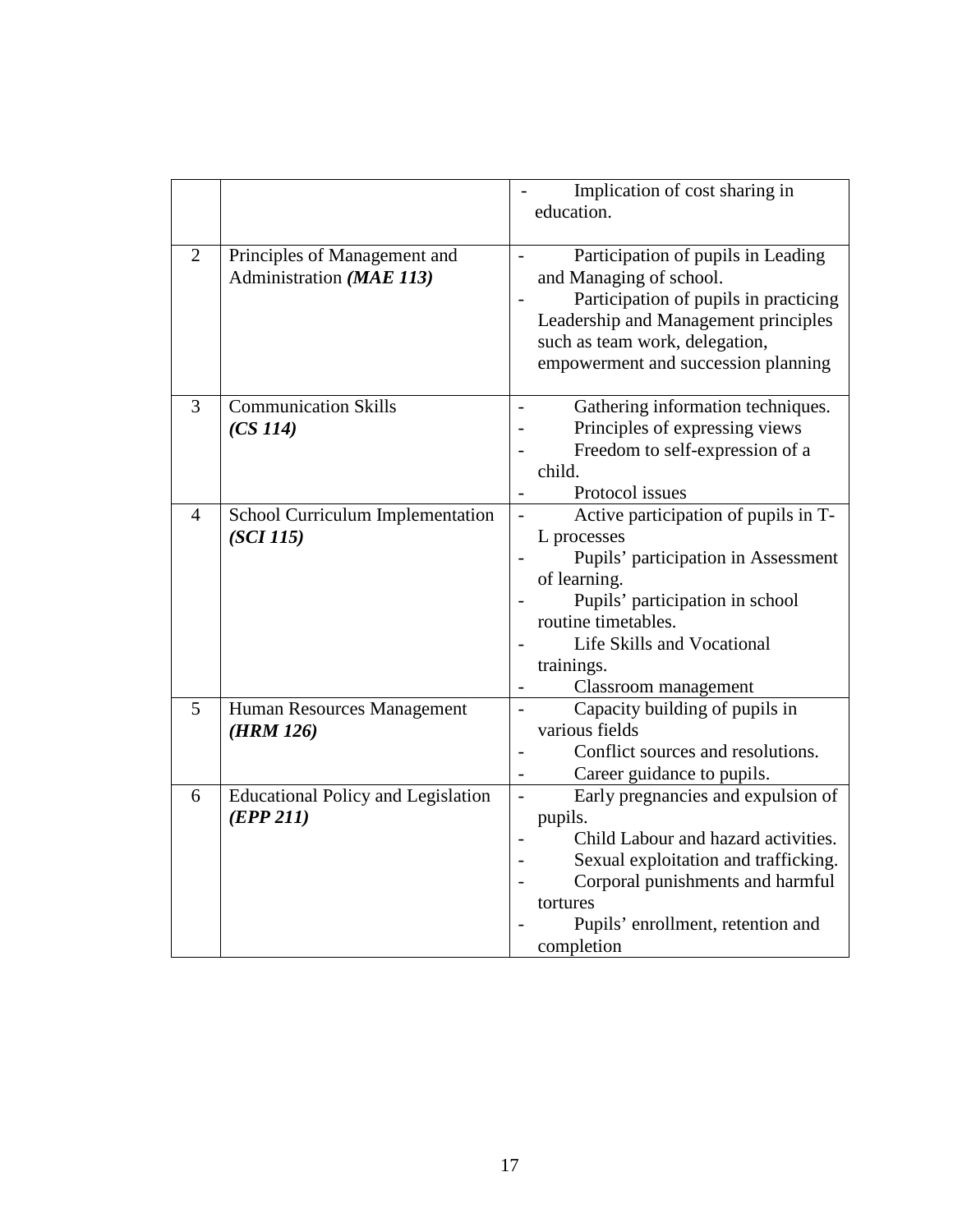| $\overline{7}$ | <b>Educational Planning</b><br>(EPP 226)      | Adequate resources (physical, human,<br>tire and finance).<br>Nutrition and Health services.<br>Participation of pupils in planning<br>process, monitoring and evaluation.<br>Recreational services and facilities.<br>Inclusive education<br>Health and sanitation services.<br>Clean and safe water & school |
|----------------|-----------------------------------------------|----------------------------------------------------------------------------------------------------------------------------------------------------------------------------------------------------------------------------------------------------------------------------------------------------------------|
|                |                                               | feeding.                                                                                                                                                                                                                                                                                                       |
| 8              | Guidance and Counseling<br>(HRM 227)          | Care of Handicapped + HIV AIDS<br>victims<br>Drug abuse and HIV combat<br>$G & C$ services in pupils' bullying.<br>$Cross$ – cutting issues<br>Discrimination and torture<br>Recreational activities                                                                                                           |
| 9              | <b>Development Studies</b><br>(DS 225)        | Gender equity<br>Democracy and good governance.<br>Participation of pupils in<br>environmental conservation.<br>Population growth and its impact                                                                                                                                                               |
| 10             | School Leadership and<br>Management (MAE 213) | Participatory (team working)<br>leadership.<br>Delegation and empowerment.<br>Accountability and Responsibilities.<br>Succession planning.<br>Management change (change of<br>mindset)<br>Involvement of vulnerable children in<br>Leadership and Management of institutions                                   |

**NOTE: These proposed themes to be incorporated in DEMA curriculum need to be scrutinized further by ADEM trainers for refinement before ADEM Management and NACTE pass them for use.**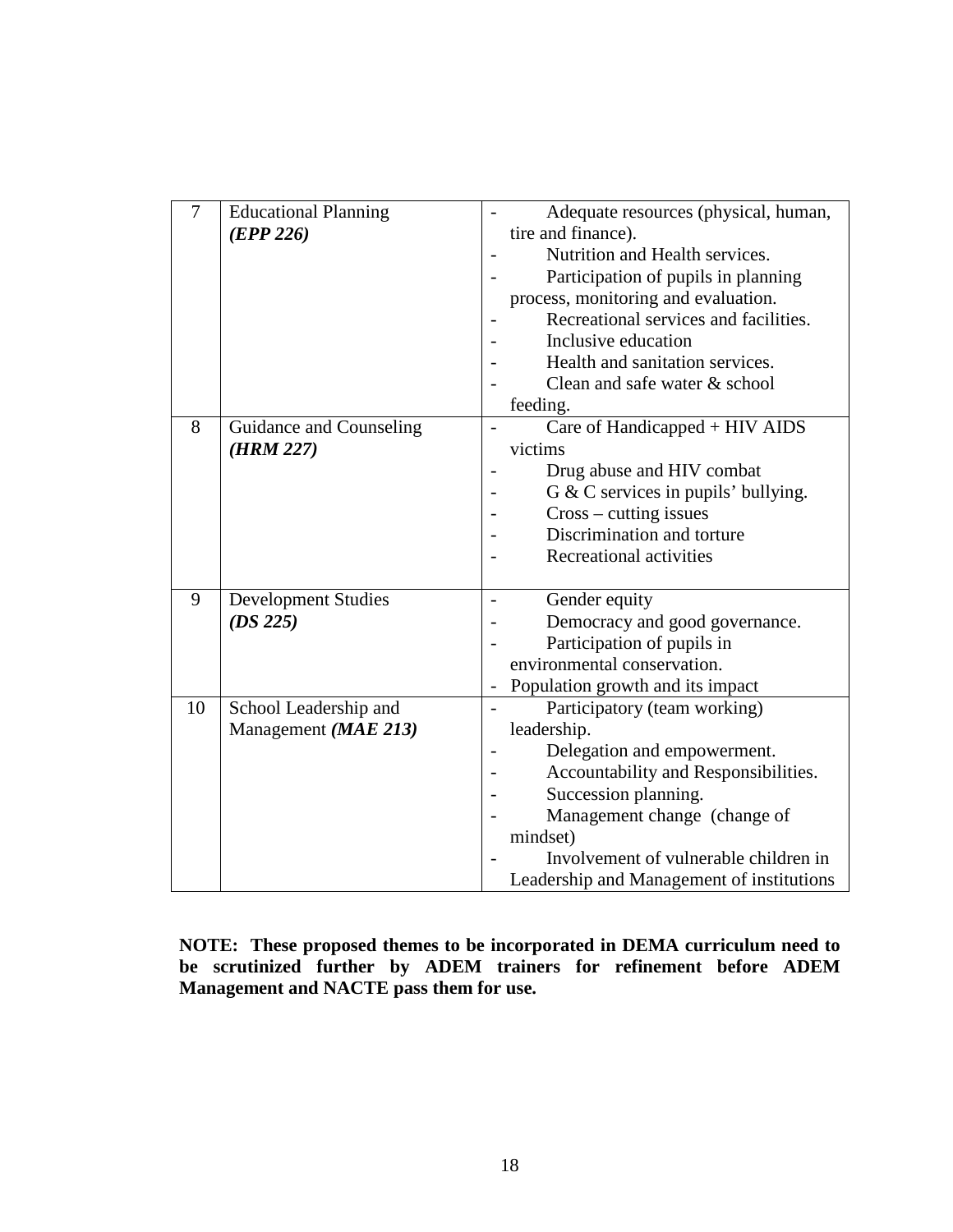#### **Appendix 3 CHILD RIGHTS' ASPECTS IN INCLUDED IN THE TRAINING NEEDS ASSESSMENT TOOL FOR DEVELOPING WHOLE SCHOOL DEVELOPMENT PLANS**

Are the following services available for children at school?

| S/N               | <b>ASPECTS</b>                   | <b>YES</b> | N <sub>O</sub> |
|-------------------|----------------------------------|------------|----------------|
| 1                 | School library                   |            |                |
| ii                | Adequate desks                   |            |                |
| $\cdots$<br>111   | Adequate classrooms              |            |                |
| 1V                | Guidance and Counseling services |            |                |
| V                 | Pre primary classes              |            |                |
| Vİ.               | <b>First Aid Tool Box</b>        |            |                |
| . .<br><b>V11</b> | Clean and safe water supply      |            |                |
| viii              | Playing grounds                  |            |                |
| ix                | School band                      |            |                |
| X                 | Midmorning tea/ porridge         |            |                |
| X1                | School lunch                     |            |                |
| xii               | Tree shades at school            |            |                |
| xiii              | Pupils suggestion box            |            |                |
| <b>XIV</b>        | Adequate toilet rooms            |            |                |
| XV                | Privacy room for girls           |            |                |

Does your school face the following challenges?

| S/N                     | <b>CHALLENGES</b>                  | <b>YES</b> | N <sub>O</sub> |
|-------------------------|------------------------------------|------------|----------------|
| 1                       | Corporal punishments               |            |                |
| $\ddot{\mathbf{i}}$     | Pupils truancy                     |            |                |
| .<br>111                | Pupils dropout                     |            |                |
| iv                      | Girls early pregnancies            |            |                |
| V                       | Pupils bullying                    |            |                |
| V1                      | Pupils boycotts                    |            |                |
| $\cdot$ .<br><b>V11</b> | Pupils discrimination              |            |                |
| viii                    | Pupils sexual harassment           |            |                |
| ix                      | Pupils drug abuse                  |            |                |
| X                       | Child labour and hazard activities |            |                |
| Xİ.                     | Theft in school compound           |            |                |
| xii                     | HIV spread among pupils            |            |                |
| xiii                    | HIV spread among teachers          |            |                |
| <b>XIV</b>              | Road accidents                     |            |                |
| XV                      | Harmful traditional practices      |            |                |

What plans are in place to address the above challenges if any?

Are Whole School Development plans considering these children issues? (a) Yes……. (b) No………….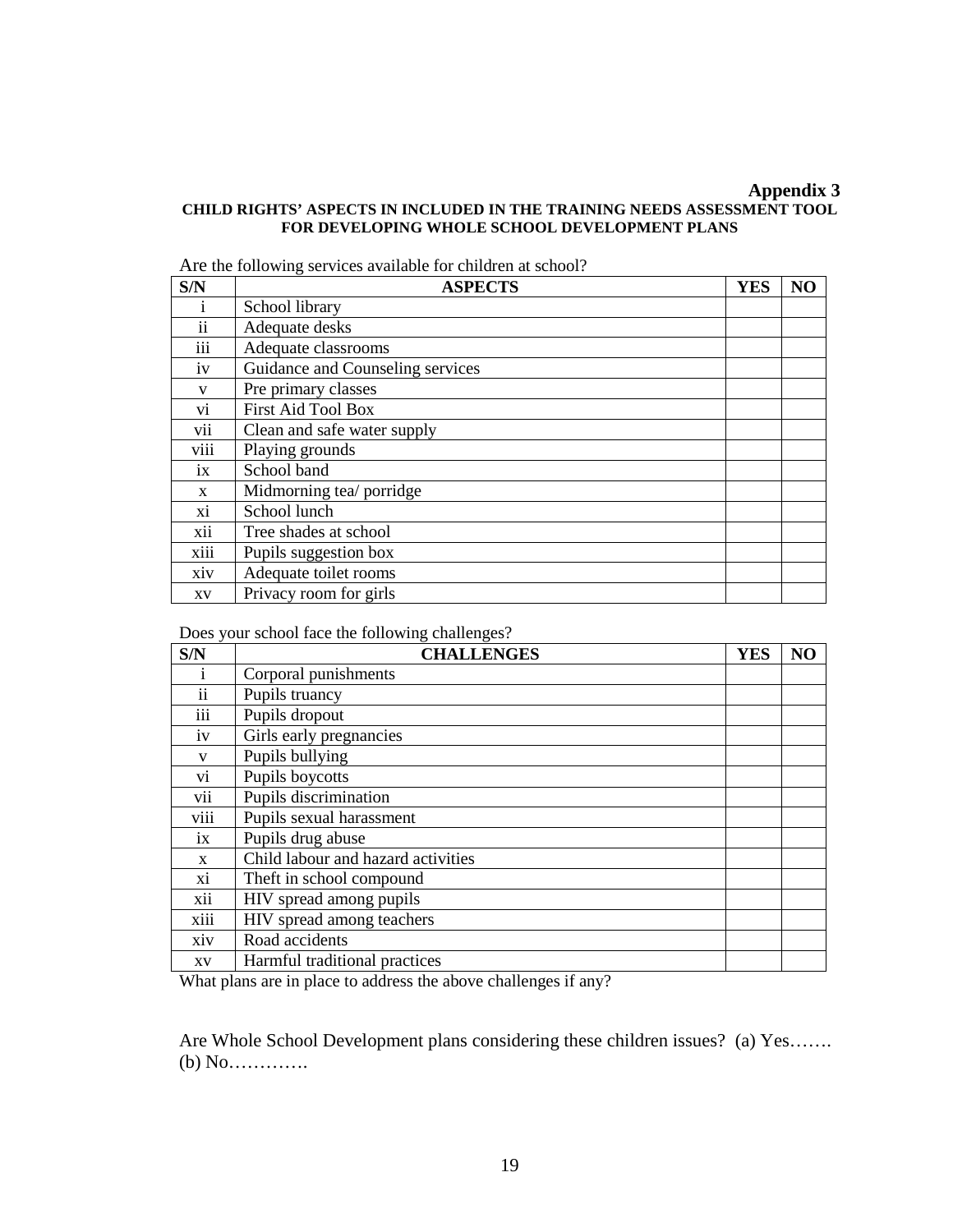**Appendix 4**

## **UNITED REPUBLIC OF TANZANIA**

MINISTRY OF EDUCATION AND VOCATIONAL TRAINING AGENCY FOR THE DEVELOPMENT OF EDUCATIONAL MANAGEMENT (ADEM) -BAGAMOYO



PROPOSAL FOR AWARENESS CREATION CAPACITY BUILDING ON CHILD RIGHTS CONVENTION FOR EDUCATIONAL OFFICIALS

## IN TANZANIA MAINLAND

**Prepared by:**

**Agency for the Development of Educational Management,**

**(ADEM),**

**P.O. Box 71,**

**Tel/Fax +255 23 2440216**

**E-mail: adem@ademtz.com**

**BAGAMOYO**

**TANZANIA**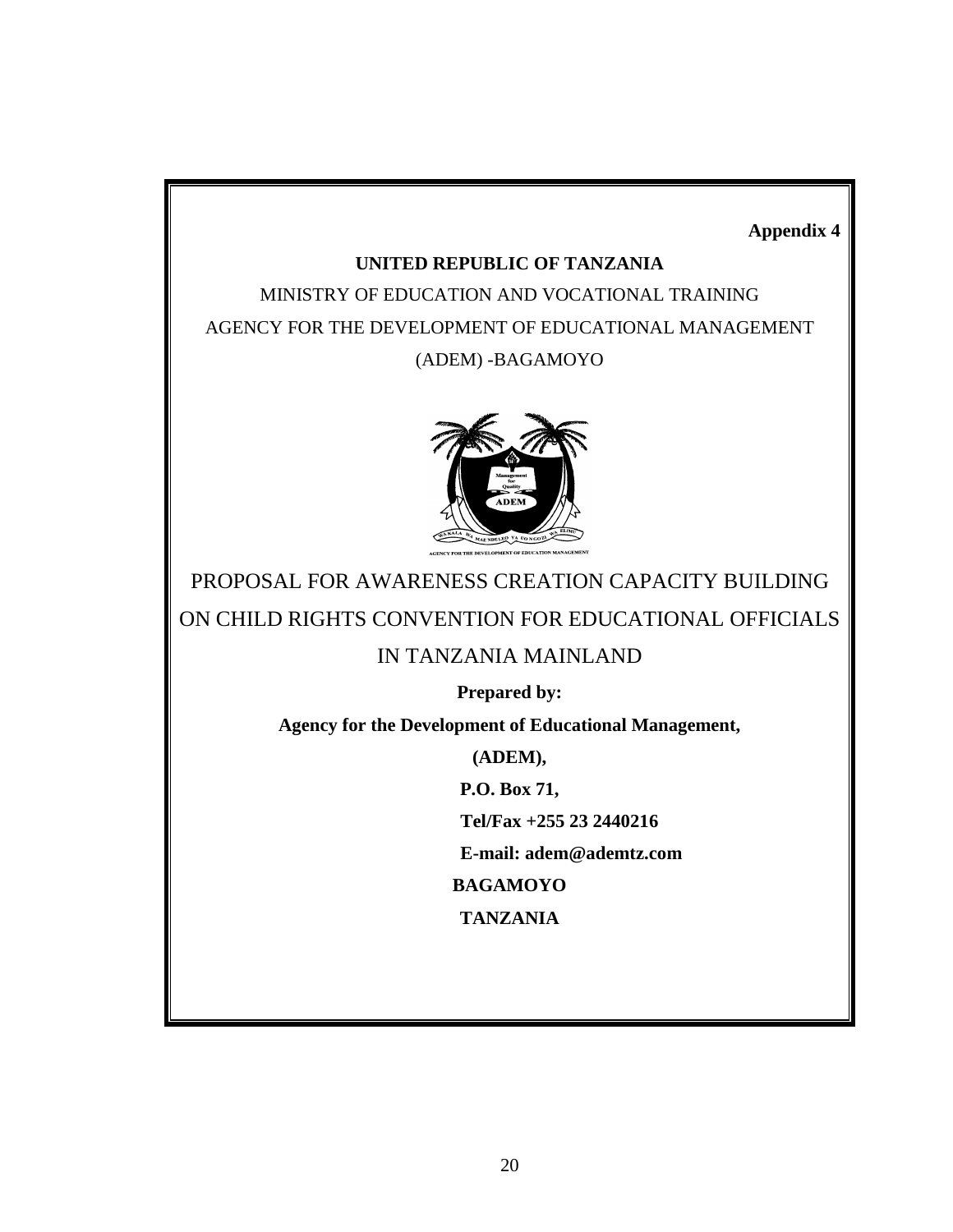## **1.0 Introduction**

The desire for our children's well being has always been the most universally cherished aspiration of human beings. There is no task more important than building a world in which all of our children can grow up to realize their full potential, in health, peace and dignity.

A world fit for children is one in which all children get the best possible start in life and have access to a quality education, including primary education that is compulsory and available free to all, and in which all children, including adolescents, have ample opportunity to develop their individual capacities in a safe and supportive environment.

## **2.0 The project General Objective**

The overall objective of the proposal is to seek for money for capacity building of CRC awareness creation and stimulate the transformation of conventional top- down teaching and learning approaches into participatory, rights based, learner- friendly and gender sensitive approaches to teaching and learning as well as management of schools. Thus, the project participants will be equipped with advanced knowledge, skills and attitudes required in implementing the day-today activities of school with the favor of Child Rights.

## **2.1 The project Specific objectives**

Upon its implementation, the project aims at:

- Conducting 2 days workshop/ seminars to 40 ADEM trainers and supporting staff on CRC.
- Conducting Training Needs Assessment in both primary and secondary schools on CRC so as to identify gaps.
- Preparing CRC training manual to be used in Management trainings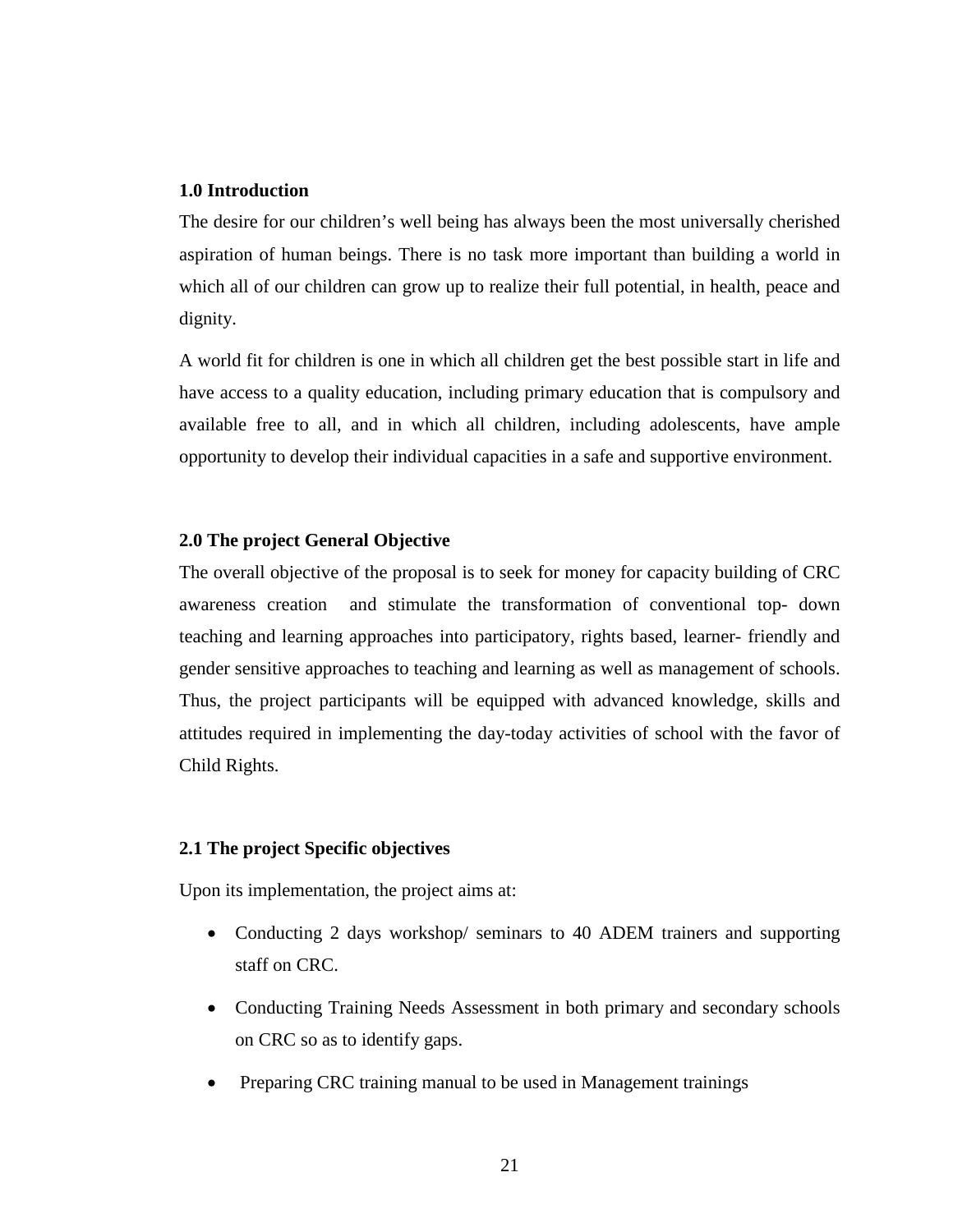- Training 254 Heads and deputy heads of primary schools and 62 Heads and deputy heads of Secondary schools on CRC in Bagamoyo district as a pilot study.
- Writing School Leadership and Management manual on managing schools without corporal punishment. (**Discipline without corporal punishment).**
- Preparing CRC topics to be incorporated in Diploma in Education Management and Administration (DEMA) curriculum at ADEM.

#### **3.0 Areas to be inquired during Training Needs Assessment (TNA)**

## **3.1 CRC challenges addressed by Children in schools**

- 3.1 Non- participatory kind of leadership
- 3.2 Discrimination especially orphans HIV/AIDS victims and handicapped
- 3.3 Corporal punishments and other psychological tortures
- 3.4 Sexual harassment and corruption
- 3.5 Poor nutrition and health care including sanitation facilities
- 3.6 Shortage of textbooks, playing grounds and libraries
- 3.7 Voices are not heard/ Not listened (Lack of freedom of expression)
- 3.8 Less protection to vulnerable conditions (e.g. Bombs brusts at Mbagala Kuu, Dar es Salaam; pupils' ears were affected).
- 3.9 Inclusive education without much care (toilets + buildings do not consider cripples).
- 3.10 Lack of clean and safe water
- 3.11Continuous bullying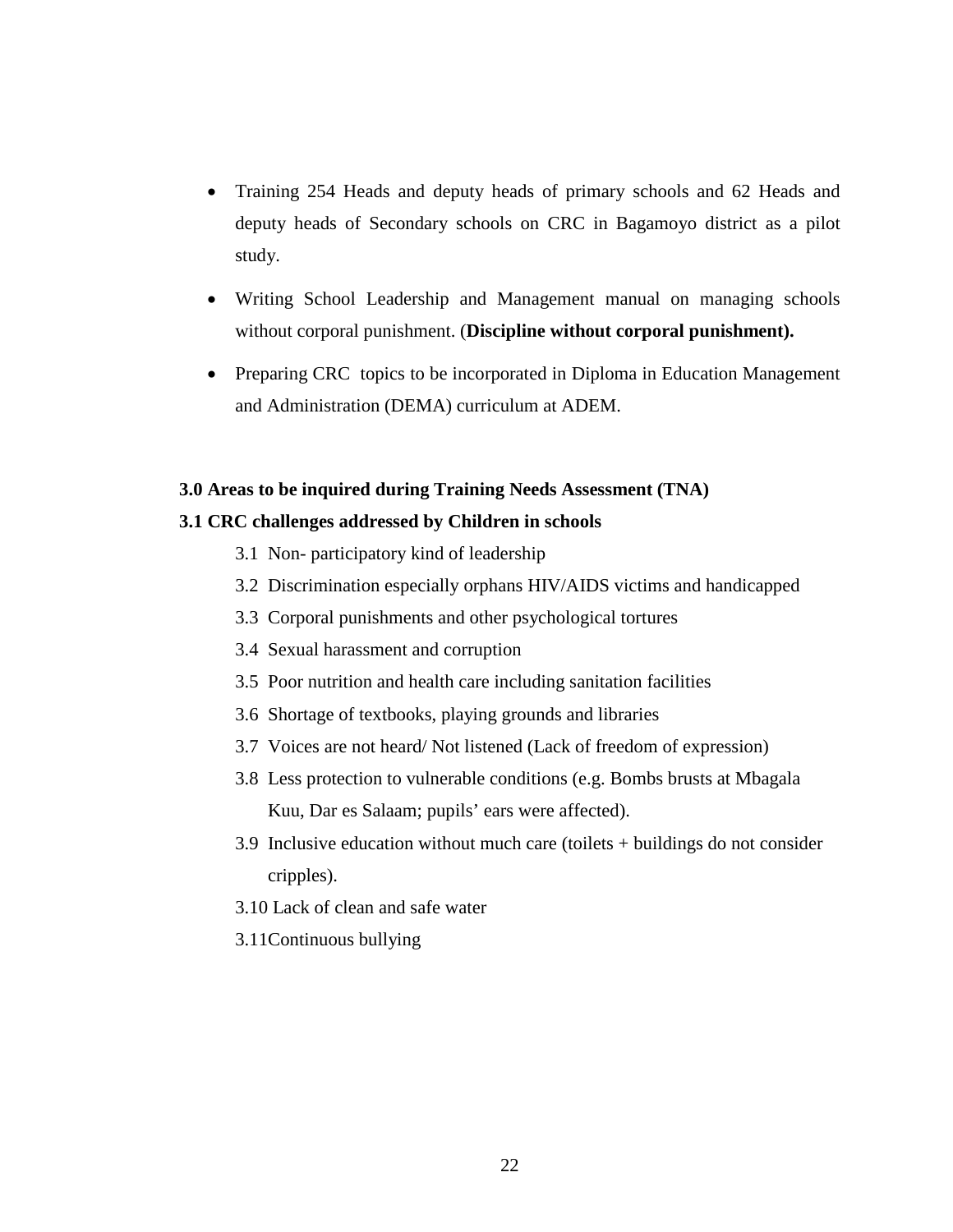## 3.2 **Three pillars of Child Rights Convention**

## **3.2.1 Provision**

- Basic needs (food, clothes and shelter)
- Health and Sanitation services
- Love and Care (recognition)
- Recreational services and facilities
- Guidance and Counseling services
- Compulsory and free quality education
- Life skills education
- Freedom to self expression
- Adequate physical and human resources

## **3.2.2 Protection from:**

- Bullying (physical and psychological tortures)
- Torture, degrading treatment and deprivation of liberty
- Harmful traditional practices
- Child labour and hazard activities
- All forms of violence (war/disputes)
- Drug abuse (smoking and alcoholic behaviors)
- Sexual exploitation and trafficking
- All kinds of discrimination
- Harmful punishments

## **3.2.3 Participation in various activities such as:**

- Governance and management of schools (Leadership)
- Planning, implementing, monitoring and evaluating of school activities
- Gathering and giving their views such as their interests
- Teaching and learning processes (Learner -centered)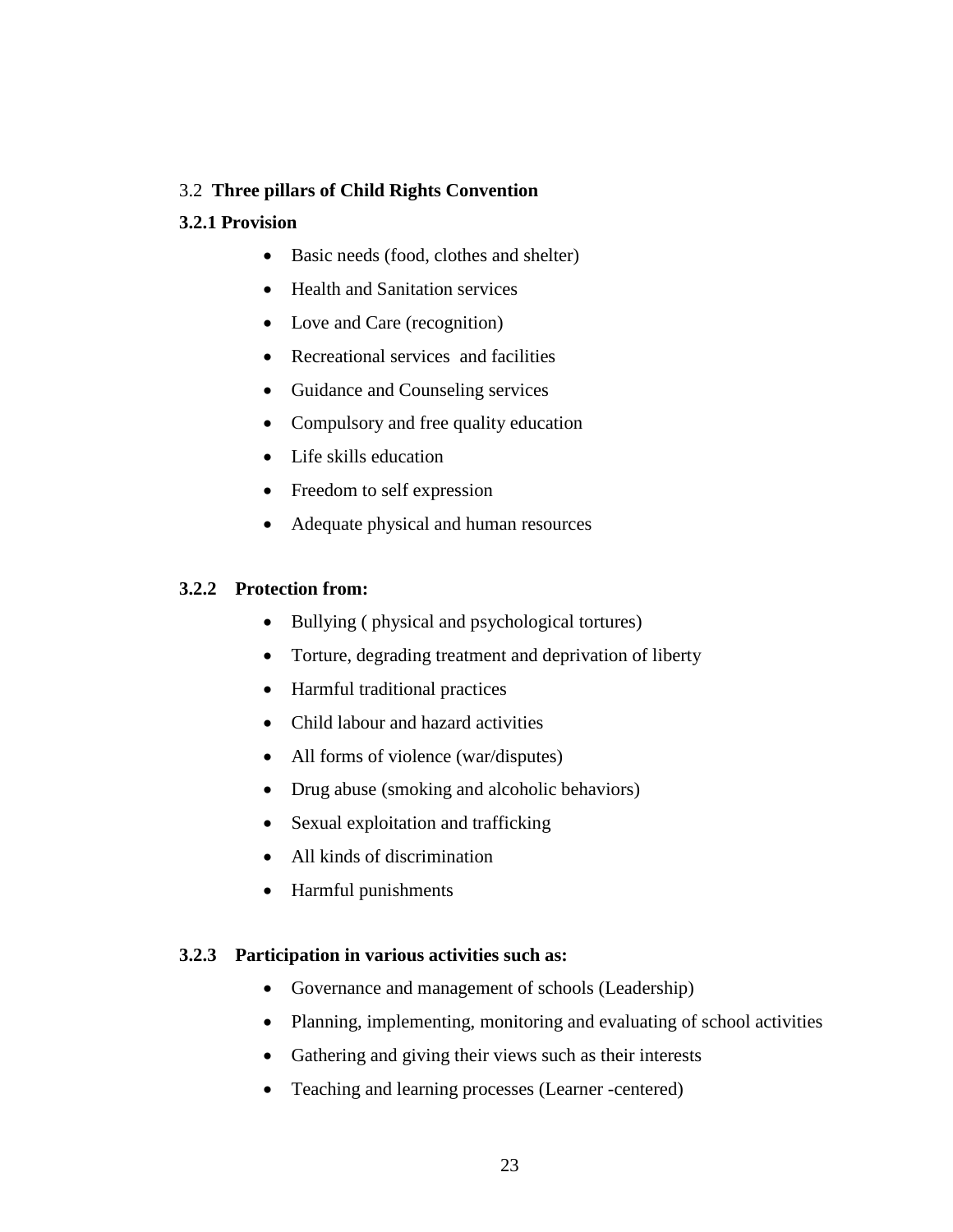- School timetables and time tabling
- General development of the schools (Vision and Mission of the school).

## **4.0 Activities to be given first priority**

- Conducting TNA to identify sensitive areas to be dealt with this project
- Developing CRC modules to be used in educational management trainings
- Capacity building for teachers and student leaders about CRC and its effects to quality education delivery
- Empowering classroom and students' councils in primary and secondary schools for effective school management and administration
- Developing guideline (books) for alternative ways of managing schools without corporal punishments – Discipline without corporal punishment
- Conducting follow-ups (monitoring and evaluation of CRC implementation in schools.

## **5.0 Why should this be done? (evidence)**

- Frequent burning of secondary schools in Coast region (e.g. Kibiti, Lugoba, Kiwangwa, Bagamoyo, Changalika, e.t.c.)
- Frequent boycotts and vandalism of school properties, especially in secondary schools.
- Frequent Bullying and corporal punishments in primary schools
- Frequent early pregnancies among girls in both primary and secondary schools in Coast region and Tanzania in general.
- Frequent dropouts and truancy among pupils in primary schools.
- Top –down model of leadership (non- participatory kind of leadership).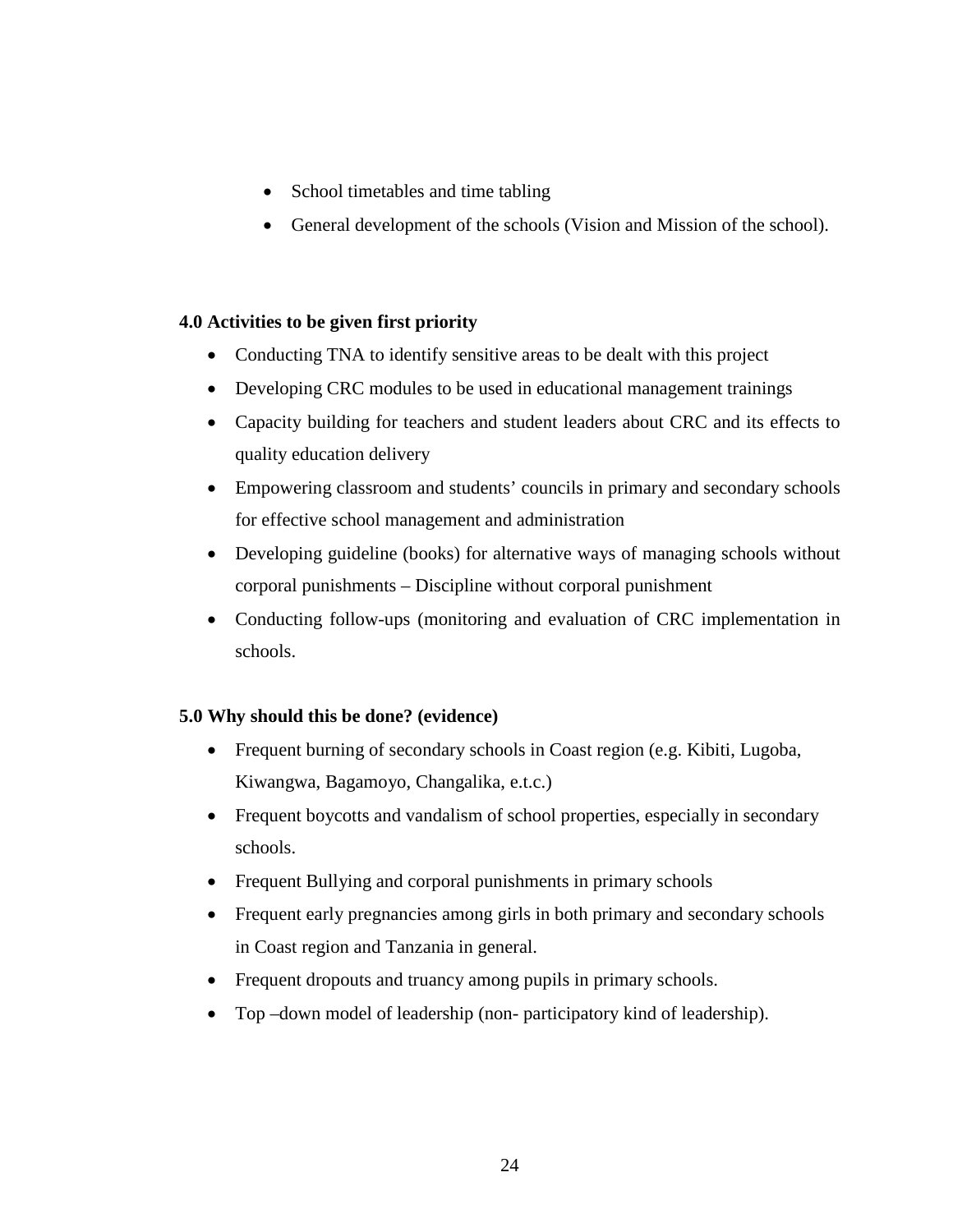**The assumption is that Students/ pupils are less/not involved (participating) in decisions affecting them at school environment.**

## **6.0 Qualitative Project Indicators:**

- Down- up and lateral relationships between students and teachers established
- Children actively involved in decision making which include: planning, implementing, monitoring and evaluating of all matters affecting rights of the Child.
- Students needs, interests and wishes identified and implemented
- Tolerance, peace, harmony and friendship between students and teachers established in schools
- Free and democratic society in schools established
- Gender equity practiced in schools
- Responsibility, commitment and integrity practiced by both teachers and students
- High academic achievement observed
- High disciplined students and teachers observed
- Low dropout, and high completion rates experienced
- Awareness of Human/ Child Rights created among the teachers and students.

## **6.0 Who should do this project?**

ADEM in collaboration with CRC Change Agents as well as other stakeholders such as JICA, UNICEF, UNESCO, HAKI ELIMU, Plan Africa, and Save Children Africa can do this work effectively and efficiently.

## **6.1 Background Information on ADEM.**

The Agency for the Development of Educational Management (ADEM), formerly known as the Institute of Management Training for Educational Personnel (MANTEP Institute) located at an old town of Bagamoyo, was established by the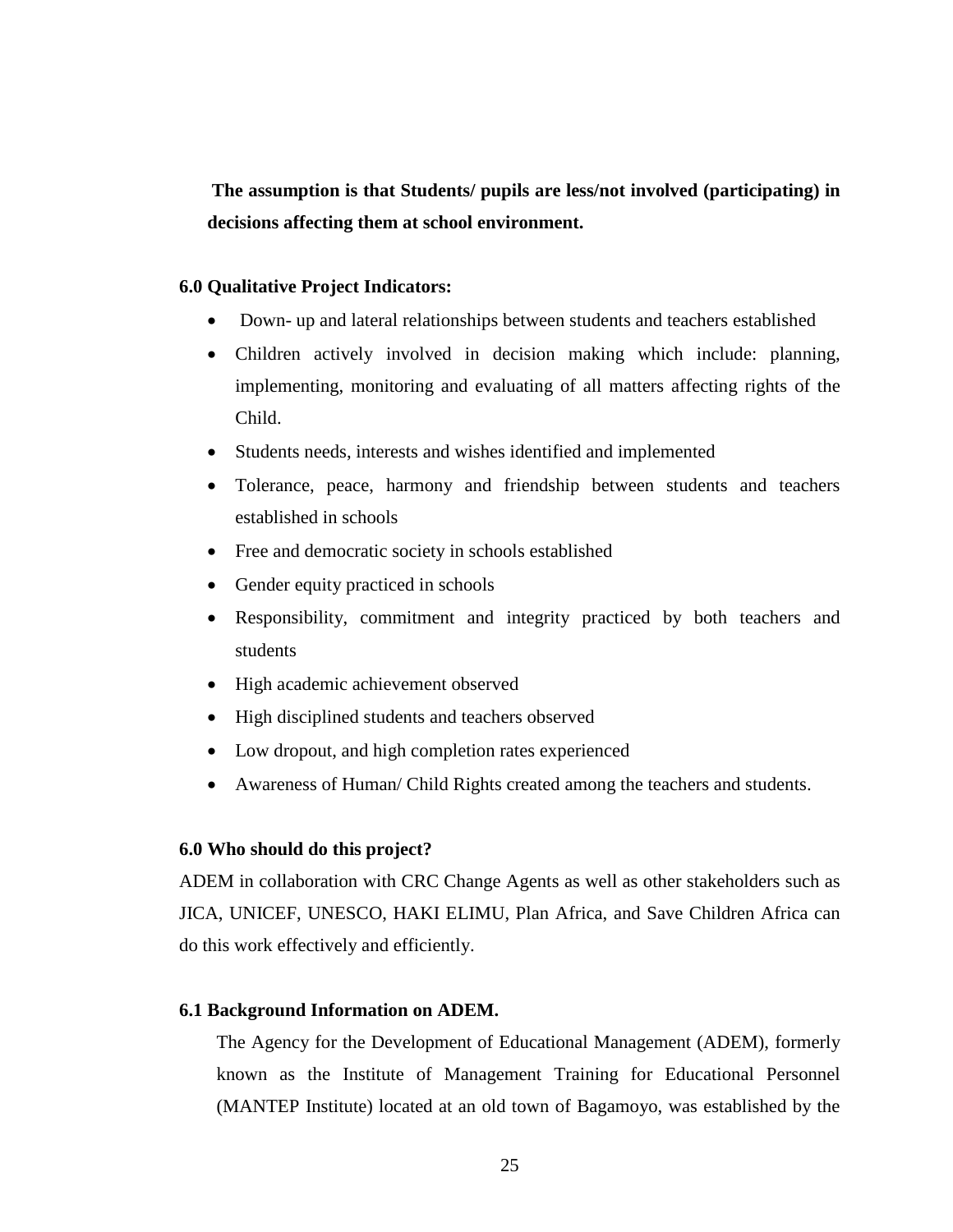Ministry of Education in 1978 in order to provide regular and systematized educational management and administration training for all categories of educational management and administration personnel in the education sector. The Institute's major function was to strengthen the capacity and capability of all serving and future educational managers and administrators who would qualitatively improve the efficiency and effectiveness of educational institutions in the system.

A major force for establishing MANTEP was the absence of a specialized educational management training institution in the country. Before the establishment of MANTEP the government was obliged to send only a few educational leaders at high cost to be trained outside the country such as Moray House in the United Kingdom. Due to this situation the government felt that it was necessary to establish its own educational management institute under the Ministry of Education to provide training in educational management, administration and leadership to its all-educational leaders for quality improvement of education.

In the 1990s the Tanzanian Government initiated several national reforms, such as the Public Service Reform Program (PSRP), geared at improving the public service delivery. These reforms brought about the inception of the concept of Executive Agencies that gave birth to the Agency for the Development of Educational Management (ADEM) in 2001.

#### • **Vision**

*"To make ADEM a Centre of Excellence in Educational Leadership and Management Training, Research and Consultancy in East Africa".*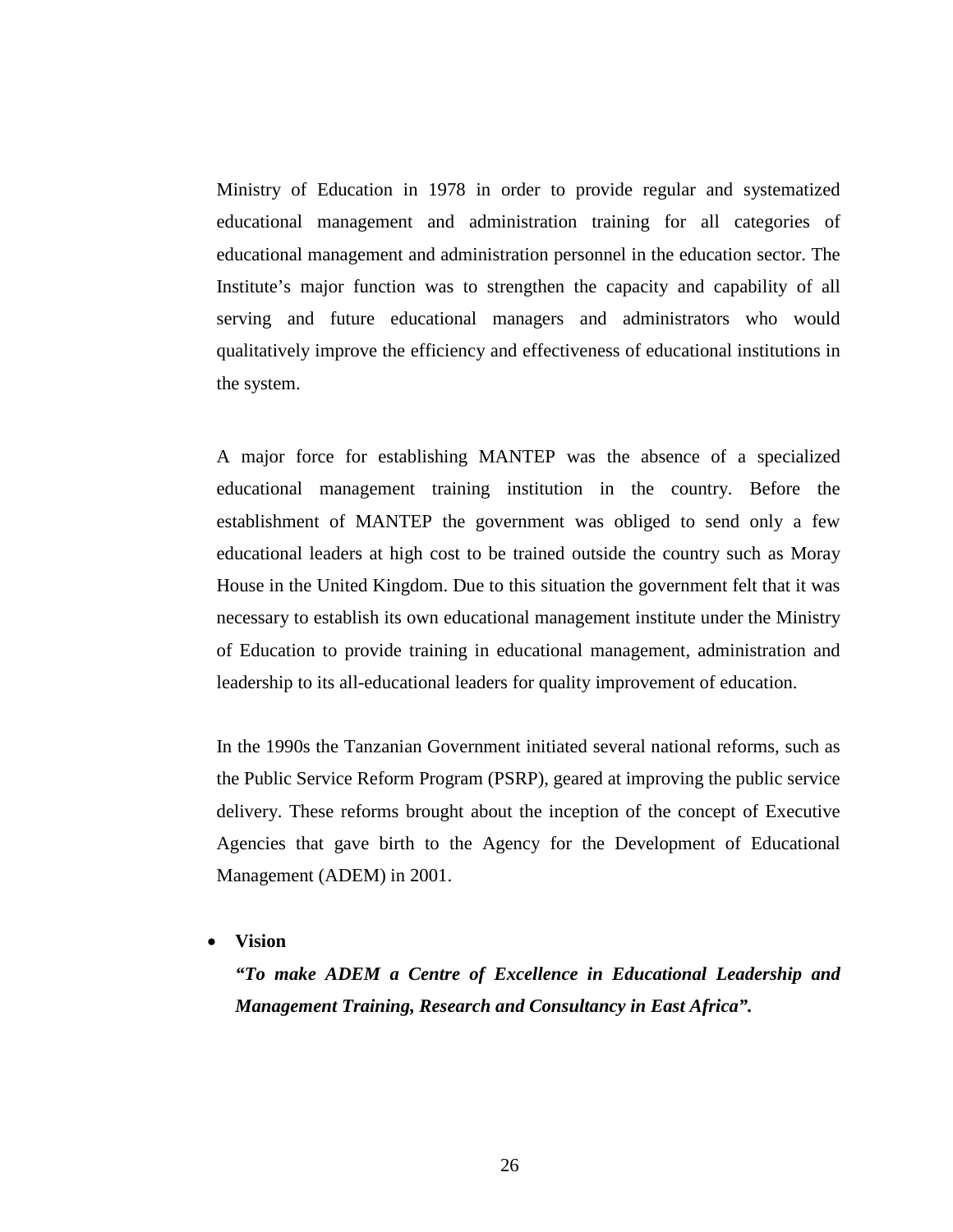## • **Mission**

To promote qualitative and quantitative improvement of the education system through training, research and consultancy in educational leadership, management and administration and hence to produce both effective and efficient professional educational leaders, managers and administrators**.**

## **Roles:**

In pursuit of its mission, the roles of the Agency are the following:

- To provide quality training in educational leadership and management to both short term and long term clients,
- To carry out research and consultancy services in educational leadership and management,
- To produce and disseminate training materials such as books and manuals for educational leadership and management to her clients.
- To design short and long term training programs on educational management, administration and leadership,
- To provide general and specialized educational management and administration training for all categories of educational administrative personnel,
- To provide consultancy services on education issues related to leadership, management and administration of schools and colleges,
- To conduct research into operational problems of structure and functioning of educational institutions,
- To provide Modern Teaching Methodologies to participants who are none teaching staff.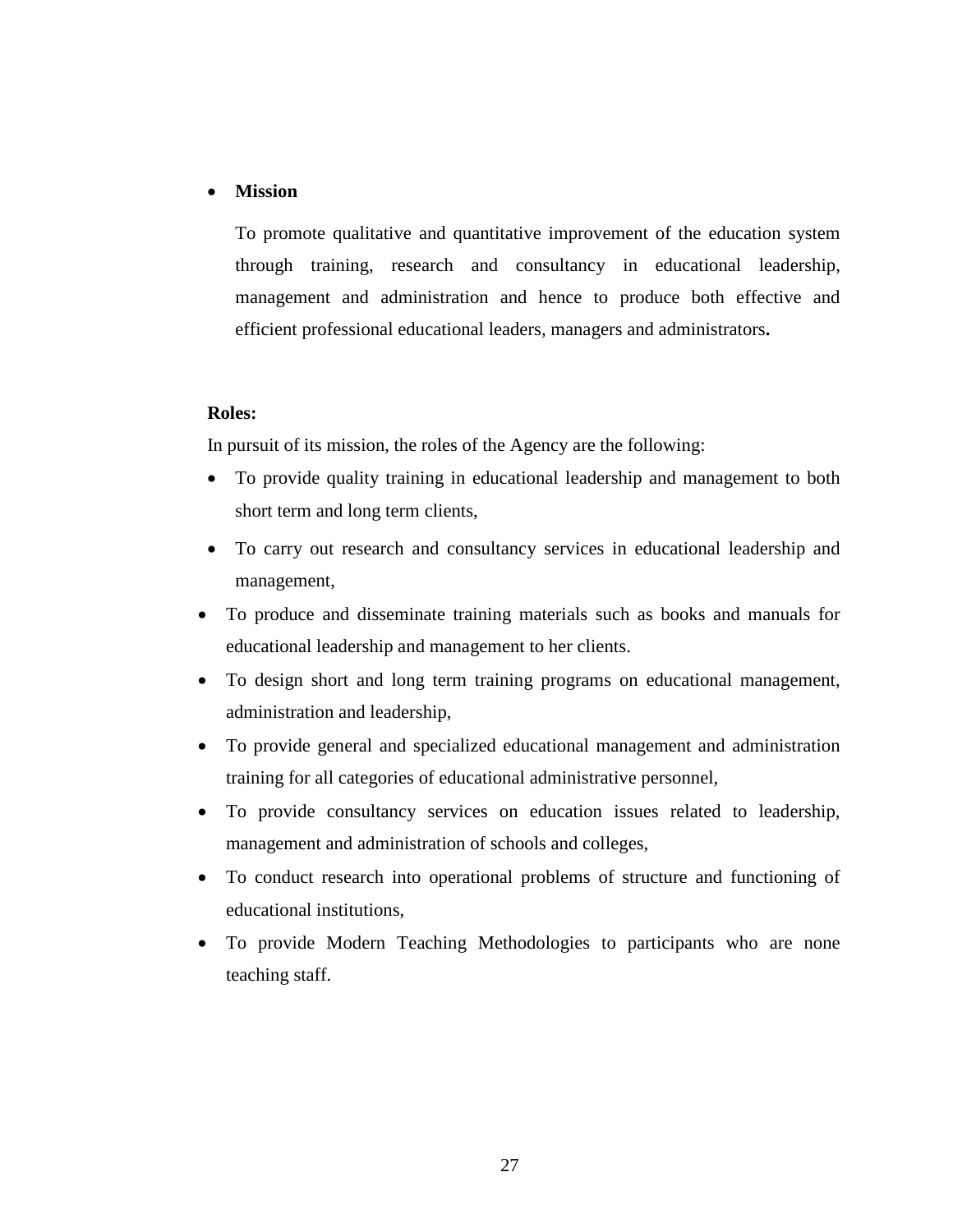## **6.2 Courses Offered:**

#### • **Long Course:**

Diploma in Education Management and Administration (DEMA). This is a twoyear course program.

## • **Short Courses**

- (a) Secondary School Heads Leadership and Management Course.
- (b) District and Regional Education Officers (REOs &DEOs) Course.
- (c) School Inspector's leadership course
- (d) Certificate Course for Secondary School leadership.
- (e) Certificate Course for Primary School leadership.
- (f) Ward Education Coordinators Course.
- (g) Principals of Teacher Colleges leadership course
- (h) Owners and Managers of Non-government schools and colleges leadership course

#### • **Tailor-made courses:**

ADEM offers tailor-made course programs based on the needs of the clients.

#### **6.3 Research and Consultancy:**

The Agency does carry out research and provides consultancy services on matters relating to educational leadership and management.

#### **6.4 Capacity of ADEM to train Educational managers**

Since its establishment, ADEM has grown into a provider of high quality education and training for educational and non-educational managers in the country. Its academic staff numbering 15 undertake research and consultancy for a wide range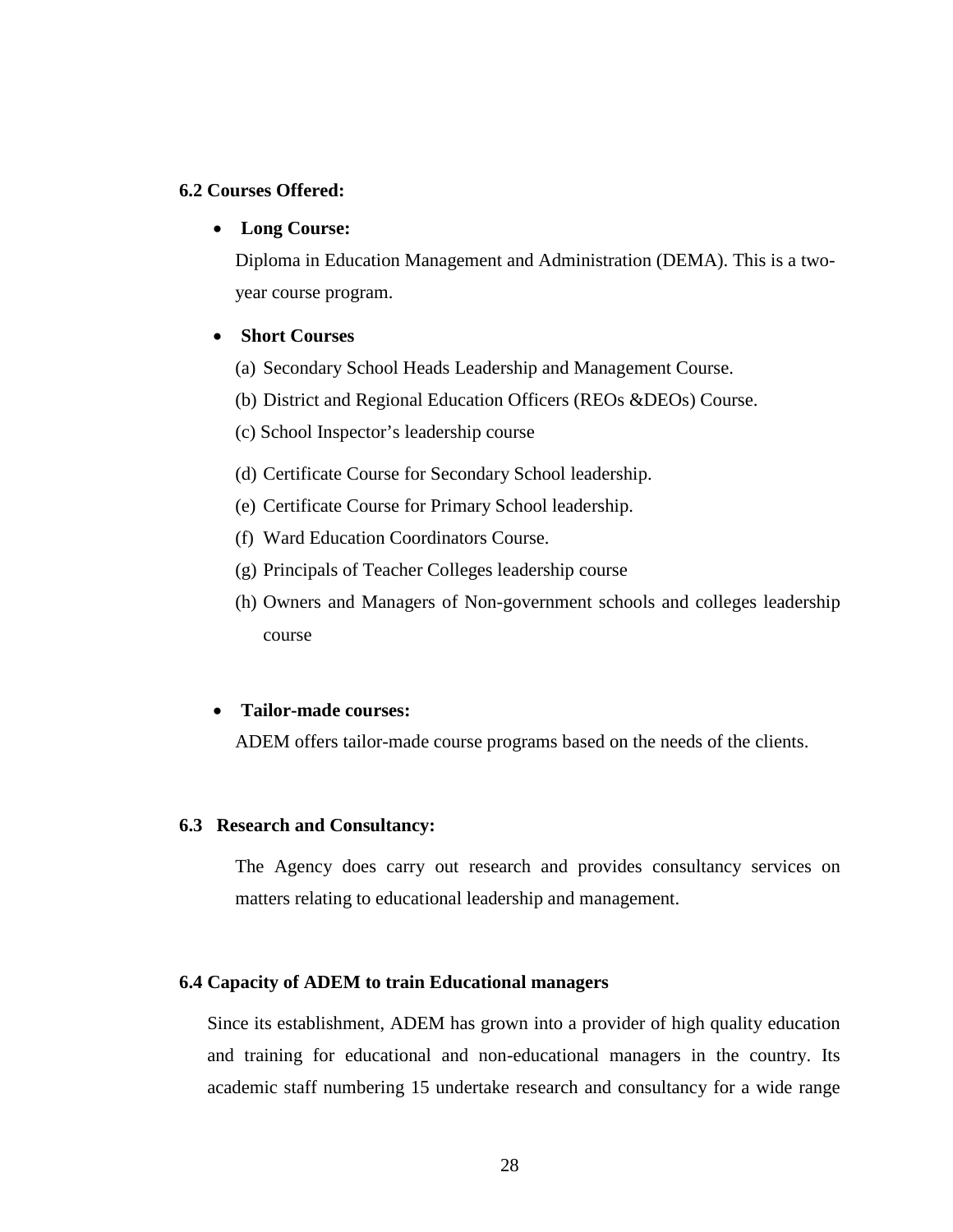of clients in the country. It has excellent physical facilities as well as suitable conference rooms for training.

## **6.4.1 ADEM's experience in Consultancy:**

For over twenty years ADEM has been a partner of many educational and noneducational organizations and institutions, government and non-governmental organizations in the preparation of educational strategic plans, publication of various educational materials and training manuals. Below are some of the consultancy works ADEM has provided to various organizations.

- In the year 2002 the District Based Support to Primary Education (DBSPE) contracted ADEM to facilitate in the preparation of the District Education Strategic Plan for four districts namely; Moshi Rural, Liwale, Hai and Arumeru.
- In July 2002, the President's Office, Regional Administration and Local Government contracted ADEM in the preparation of the School Committee training manuals.
- In June 2003, ADEM was contracted by the Irish Aid to facilitate in the preparation of the District Education Strategic Plan for Muheza and Kilombero districts.
- The President's Office Regional Administration and Local Government (PO-RALG) and Ministry of Education and Vocational Training (MOEVT) contracted ADEM to conduct the School Committee capacity building training from August to September 2003.
- The Ministry of Education and Vocational Training have always consulted ADEM in training the Heads and Assistant Heads of Secondary Schools on matters related to planning and proper management of the schools.
- ADEM worked on the strategic plan on how to conduct the School Boards' capacity building training.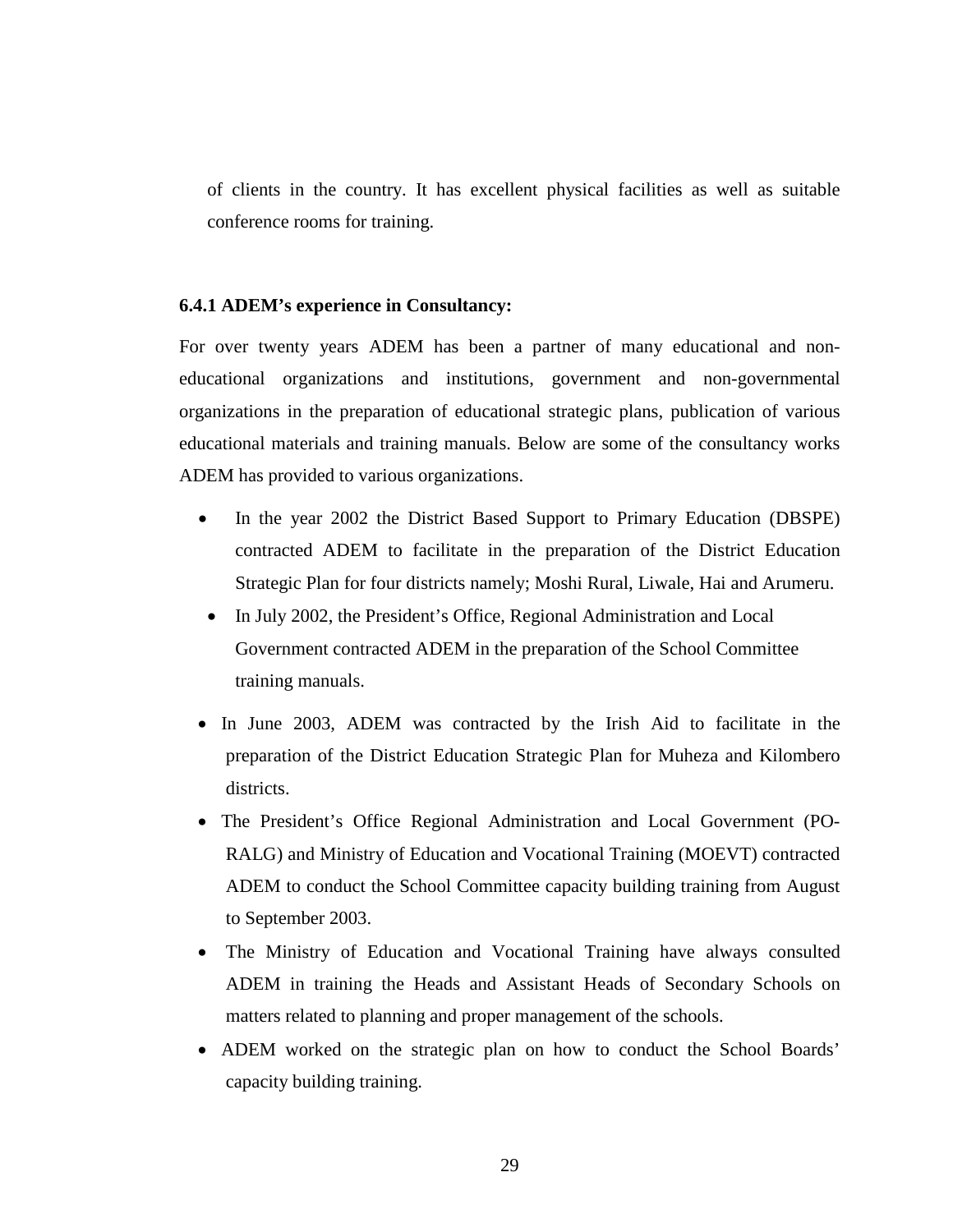- ADEM in 2006 in collaboration with Support to Primary Schools (STEPS) prepared and conducted a modular management-training course for Ward Education Coordinators.
- ADEM was contracted to conduct the Teaching Methodology programs for Pasiansi Wildlife Institute trainers in Mwanza in 2005 / 2006, Olmotonyi Forestry Institute in Arusha in 2006 and 2007*,* National College of Tourism in Dar es Salaam in 2006, Mbegani Fisheries Institute in Bagamoyo in 2006 and Pasiansi Wildlife Institutte in 2009.
- In March 2007, ADEM was contracted by JICA to do Training Needs Assessment and train District Academic Officers and Statistics and Logistics Officers in management and leadership.
- In May 2007 JICA commissioned ADEM to conduct Training Needs Assessment and capacity strengthen the Labour Based Technology Trainers in Training Methodology at the Appropriate Technology Training Institute ATTI at Kiwira in Mbeya region.
- Ministry of Education and Vocational Training in June 2007 contracted ADEM to conduct Training Needs Assessment and train its 60 headquarters personal secretaries in office management.
- In June, 2008 ADEM conducted PEDP and SEDP Review seminars for three (3) months to educational officials at all levels, Regional Commissioners, District Commissioners, Security officers at district and regional levels, District Executive Directors and School Inspectors.
- In September 2008, ADEM conducted capacity building management trainings to VETA registrars and Coordinators in Morogoro.
- In March 2009, ADEM has been contracted to conduct Training Needs Assessment to UINCEF 7 LDs for developing Whole School Development plan basing on needs and Rights of children (Child Friendly Schools).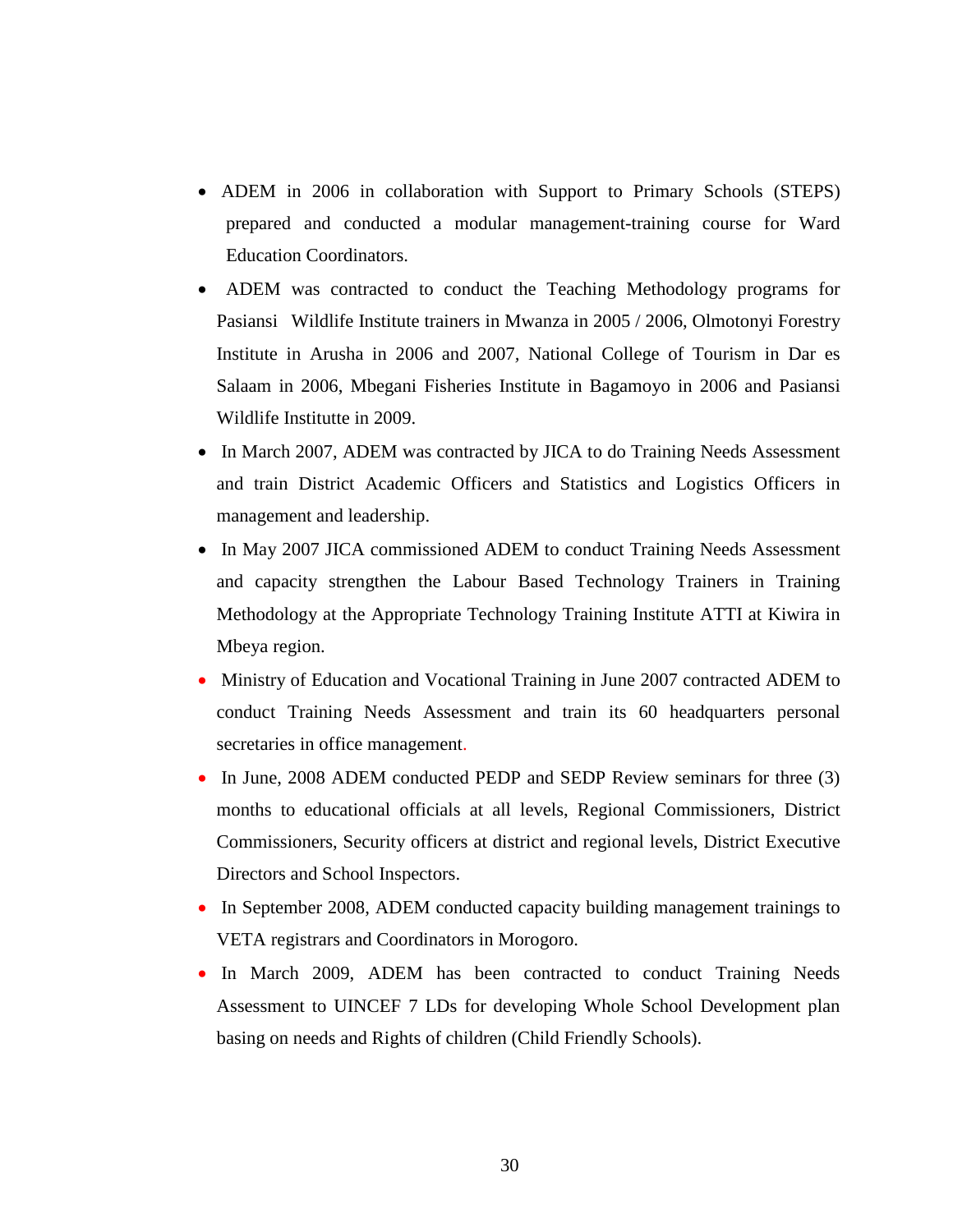All the above assignments were effectively and efficiently done using her experienced education management trainers.

With regard to its experience and capacity, ADEM believes with confidence that it can perform that task of training educational personnel, teachers and students on CRC principles and its management successfully since it has adequate experienced and well trained trainers who at most are PhD, Masters degree holders and few with bachelor degrees.

**NOTE: Budget of the identified activity/ activities will be done according to agreed parties between ADEM and financing organization (s) pertaining to financial availability and policies.**